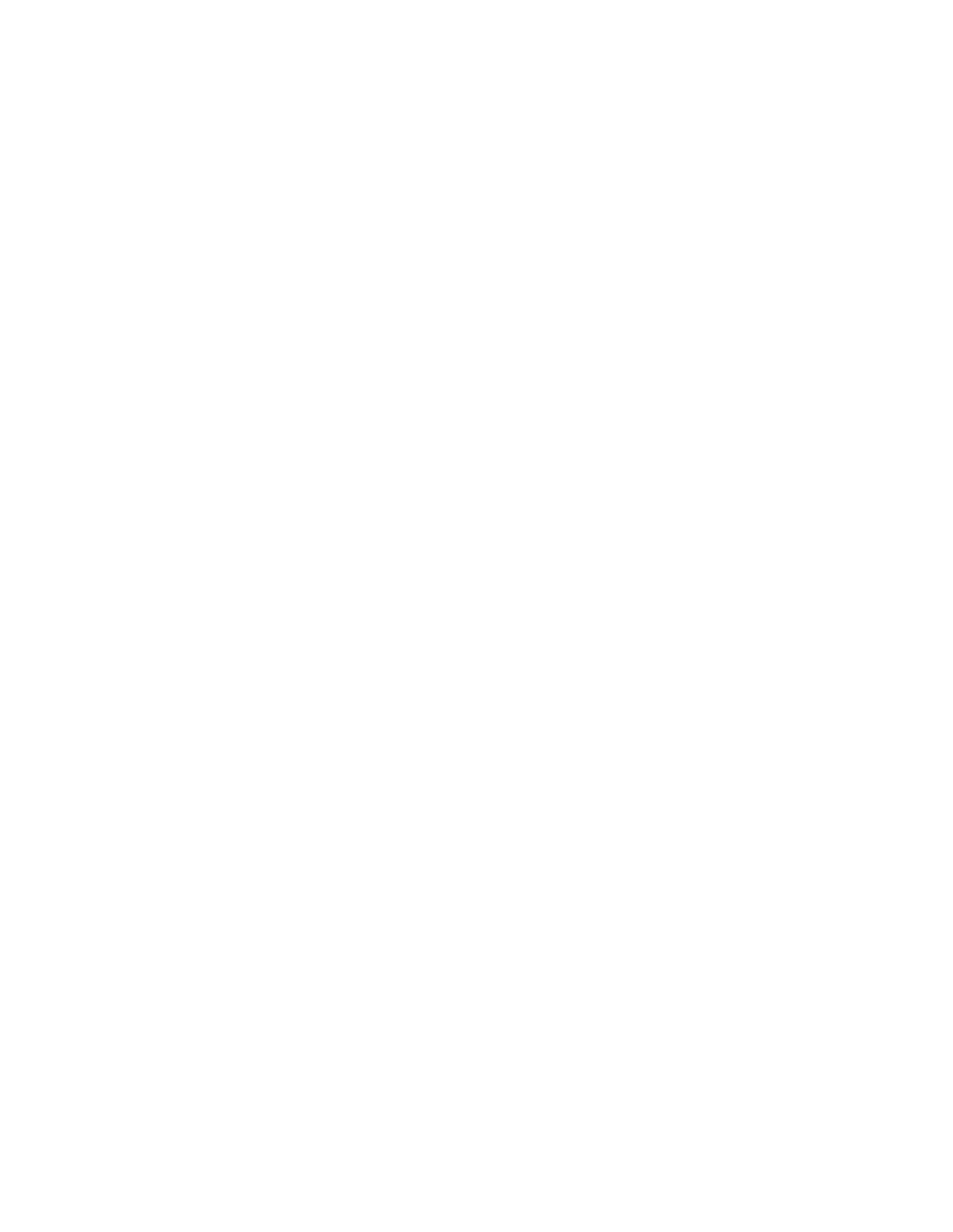# Sarah Riskind *For the University of Washington Cohort Ensemble and Recital Choir*

## Oz Cantata

*for SATB chorus, soloists, and string quartet* 

Duration: 21'

Performance Notes:

This passion project brought together many aspects of my identity: the conductor, the singer, the violinist, the reader, and even the Irish music lover. In the original performance, the most accessible choral parts were sung by the entire Recital Choir (Ozma and the last portion of Tik-Tok), whereas the graduate Cohort Ensemble covered the first part of Tik-Tok as well as the solo roles. You should feel free to be flexible with the piece in the same way, or even to perform individual movements as stand-alone works.

When there is so much suffering in the world, it can be soothing for the spirit to perform music that is whimsical and optimistic. Many children's books contain deep fundamental truths, and even those over a century old can shed light on present-day human experiences.

Instrumentation: Violin I, Violin II, Viola, and Violoncello

Voicing:

**I. Tik-Tok** (7'15") Solo quartet SATB Chorus SATB Dorothy (speaking part) Billina the Hen (speaking part)

**II. Jack Pumpkinhead** (3'26") Mombi the Witch (mezzo-soprano) Narrator (speaking part) Jack Pumpkinhead (baritone)

**III. The Patchwork Gir**l (2'54") Margolotte (alto) Narrator (speaking part) Magician (tenor) Glass Cat (mezzo-soprano) Patchwork Girl (soprano)

**IV. Ozma** (6'55") Chorus SATB Narrator (speaking part) Ozma (speaking part) Jack Pumpkinhead (speaking part)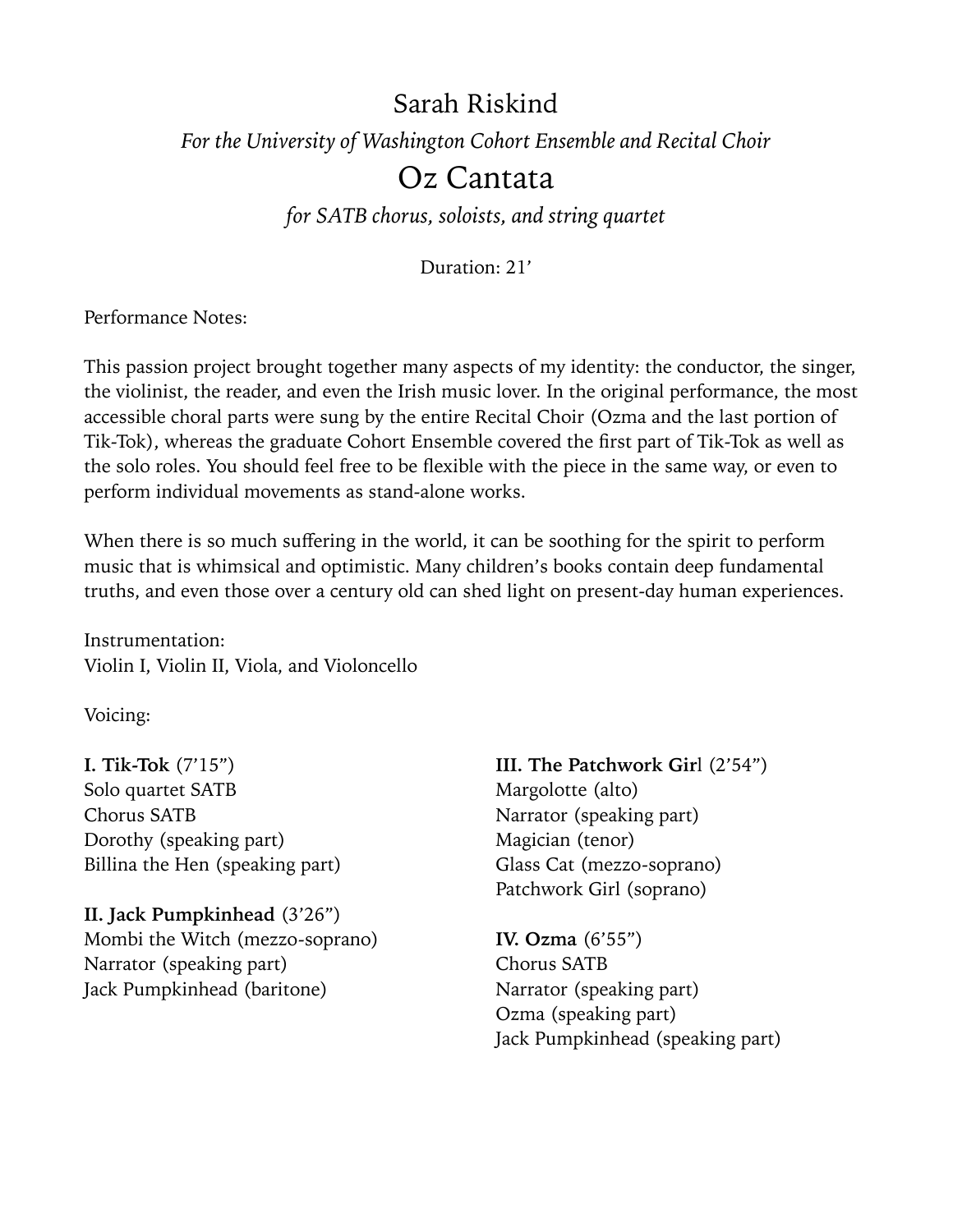**Program Notes** (feel free to include these in your program, as long as you acknowledge me as the writer)

*The Wonderful Wizard of Oz* (pub. 1900) is L. Frank Baum's best-known, but not only, Oz book. He also wrote thirteen other illustrated books in the same series. The whimsical characters range from royalty and talking animals to ordinary children, but even the most comical stories reveal fundamental human truths. In August 2015, I chose four passages of text on the theme of life, humanity, and identity to set for choir, soloists, and string quartet. Since I learned to read partly by looking over my father's shoulder as he read me the Oz books, Baum's words were a fitting source of inspiration for this composition.

#### **I. Tik-Tok**

The text of the first movement comes from *Ozma of Oz* (pub. 1907), in which Dorothy and Billina the Hen activate a mechanical man in the land of Ev. I set the words on Tik-Tok's instruction sheet for the singers to emphasize thinking and communicating as central human actions. When Tik-Tok slowly wakes up, foreshadowing the rise of Artificial Intelligence in science fiction and real-life technology (Star Trek's Data comes to mind), Billina and Dorothy begin to think of him as a person.

Dorothy: Once, I knew a man made out of tin, who was a woodman named Nick Chopper. But he was as alive as we are, 'cause he was born a real man, and got his tin body a little at a time– first a leg and then a finger and then an ear– for the reason that he had so many accidents with his axe, and cut himself up in a very careless manner.

But this copper man is not alive at all, and I wonder what it was made for, and why it was locked up in this queer place.

> *Smith & Tinker's Patent Double-Action Extra-Responsive, Thought-Creating, Perfect-Talking Mechanical Man, fitted with our Special Clock-Work Attachment. Thinks, Speaks, Acts, and Does Everything but Live.*

Dorothy: Which shall I wind up first? Billina the Hen: Number One, I should think. That makes him think, doesn't it? Dorothy: Yes. Billina: He doesn't seem any different. Dorothy: Why, of course not; he is only thinking, now. Billina: I wonder what he is thinking about. Dorothy: I'll wind up his talk, and then perhaps he can tell us.

*Tik-Tok: Good morn-ing, lit-tle girl. Good morn-ing, Mrs. Hen.*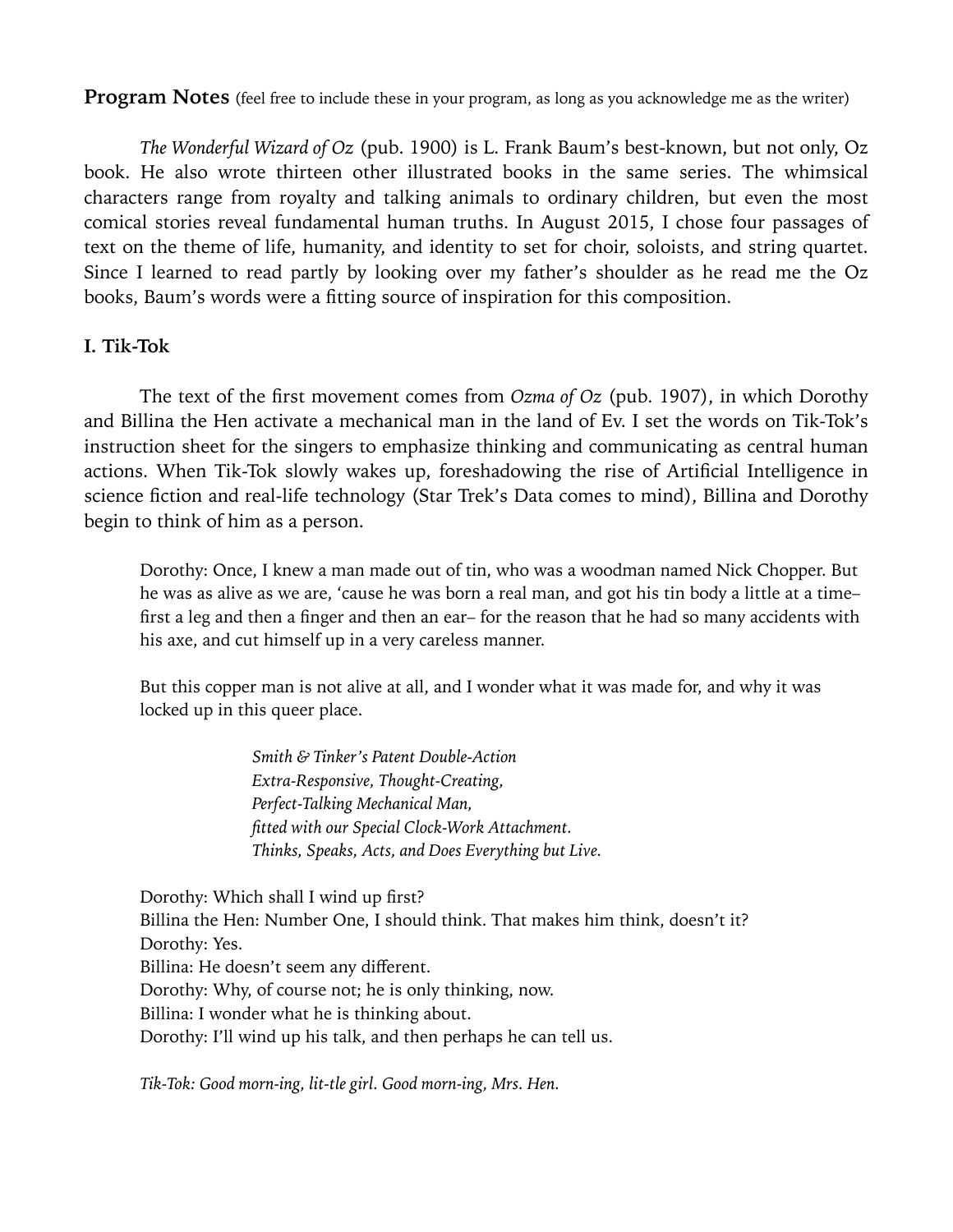#### **II. Jack Pumpkinhead**

The story of Jack Pumpkinhead takes place in *The Marvelous Land of Oz* (1904), the second book in the series. A boy named Tip steals the magical Powder of Life from his evil captor, Mombi the Witch, and animates a wooden man with a jack-o'-lantern head. Despite Jack Pumpkinhead's outlandish appearance and origins, he often reveals unexpected depths. Musically, I aimed to contrast Mombi's frenetic nature with Jack's ponderous soul-searching and the levity present in the scene.

#### *Mombi: He lives! – he lives! – he lives!*

Narrator: At first Tip was so frightened and horrified that he wanted to run away, but his legs trembled and shook so badly that he couldn't. Then it struck him as a very funny thing for Jack to come to life, especially as the expression on his pumpkin face was so droll and comical it excited laughter on the instant.

*Jack: I hope you are not reflecting on my personal appearance.*

Narrator: It was so funny to hear his grave voice, while his face continued to wear its jolly smile, that Tip again burst into a peal of laughter. Even Mombi was not without a curious interest in the man her magic had brought to life; for, after staring at him intently, she presently asked:

#### *Mombi: What do you know?*

*Jack: Well, that is hard to tell. For although I feel that I know a tremendous lot, I am not yet aware how much there is in the world to find out about. It will take me a little time to discover whether I am very wise or very foolish.*

#### **III. Patchwork Girl**

This passage from *The Patchwork Girl of Oz* (Book 7, pub. 1913) illustrates the literary theme of a creation breaking out of intended boundaries, due to the unintended gift of free will. A magician helps the woman Margolotte to animate a patchwork doll with the aforementioned Powder of Life to be her servant. However, the Munchkin boy Ojo grants her numerous human gifts by pouring other potions while the other characters are distracted. In addition to being unexpectedly intelligent, the patchwork girl Scraps is proud of her unique, colorful appearance. Children and adult readers alike can learn from her example, as ridiculous and fantastical a character as she may be.

*Margolotte: I must be careful not to give her too much brains, and those she has must be such as are fitted to the station she is to occupy in life. In other words, her brains mustn't be very good.*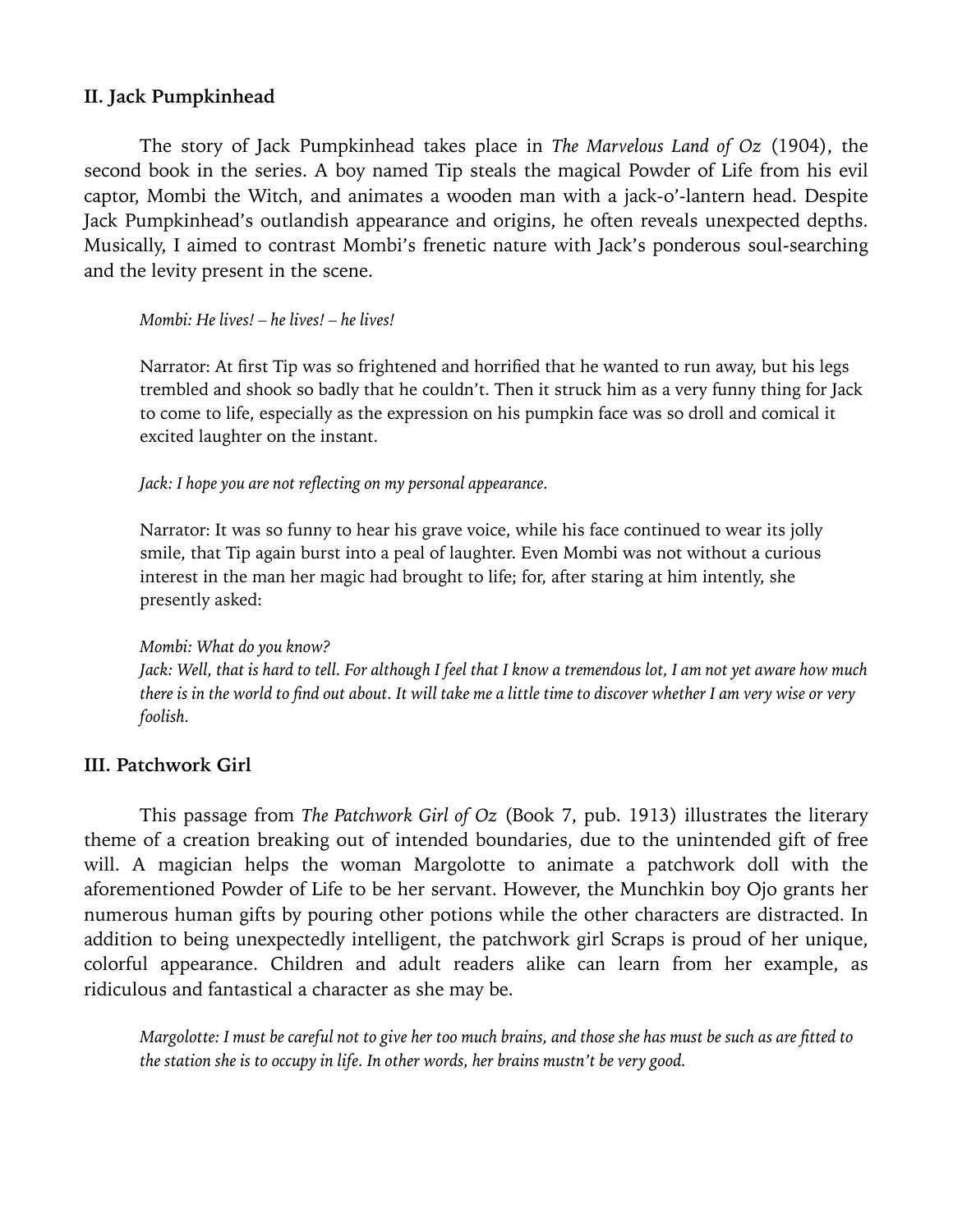Narrator: Thinking it both unfair and unkind to deprive her of any good qualities that were handy, the boy took down every bottle on the shelf and poured some of the contents in Margolotte's dish. No one saw him do this, for all were looking at the Powder of Life.

#### *Magician: It will take a few minutes for this powder to do its work.*

Narrator: But suddenly the Patchwork Girl threw up one arm, which knocked the bottle of powder from the magician's hand and sent it flying across the room.

Noticing the mirror, she stood before it and examined her extraordinary features with amazement– her button eyes, pearl bead teeth and puffy nose.

Then she laughed again, long and merrily, and the Glass Cat crept out from under the table and said:

*Glass Cat: I don't blame you for laughing at yourself. Aren't you horrid?* 

*Patchwork Girl: Horrid? Why, I'm thoroughly delightful. I'm an Original, if you please, and therefore incomparable. Of all the comic, absurd, rare and amusing creatures the world contains, I must be the supreme freak. Who but poor Margolotte could have managed to invent such an unreasonable being as I? But I'm glad– I'm awfully glad!– that I'm just what I am, and nothing else.* 

#### **IV. Ozma**

 At the end of *The Marvelous Land of Oz*, we learn that Mombi's mistreated ward Tip is much more than he seems (spoiler alert!): he is truly the Princess Ozma, whom Mombi had transformed into a boy as an infant. In this scene, the Sorceress Glinda persuades Mombi to change Tip back into Ozma, who turns out to be a classically beautiful princess. Inspired by Irish songs that describe the features of fair maidens, I extended the transformational moment with Irish-influenced ornamentation and harmony. Underscoring the vision of beauty is the truth about Ozma: whether she looks like an ordinary boy or a stunning princess, she is the same person inside. Despite its fantastical setting and motley crew of characters, this scene has parallels in modern discussions of transgender identity.

Narrator: While the others watched her curiously, the Witch chanted a rhythmical verse in words which no one understood, and bent her lean body seven times back and forth over the fire. And now the incantation seemed complete, for the Witch stood upright and cried one word in a loud voice: "Yeowa!"

The vapor floated away; the atmosphere became clear again; a whiff of fresh air filled the tent, and the pink curtains of the couch trembled slightly, as if stirred from within. Glinda walked to the canopy and parted the silken hangings. Then she bent over the cushions, reached out her hand, and from the couch arose the form of a young girl, fresh and beautiful as a May morning.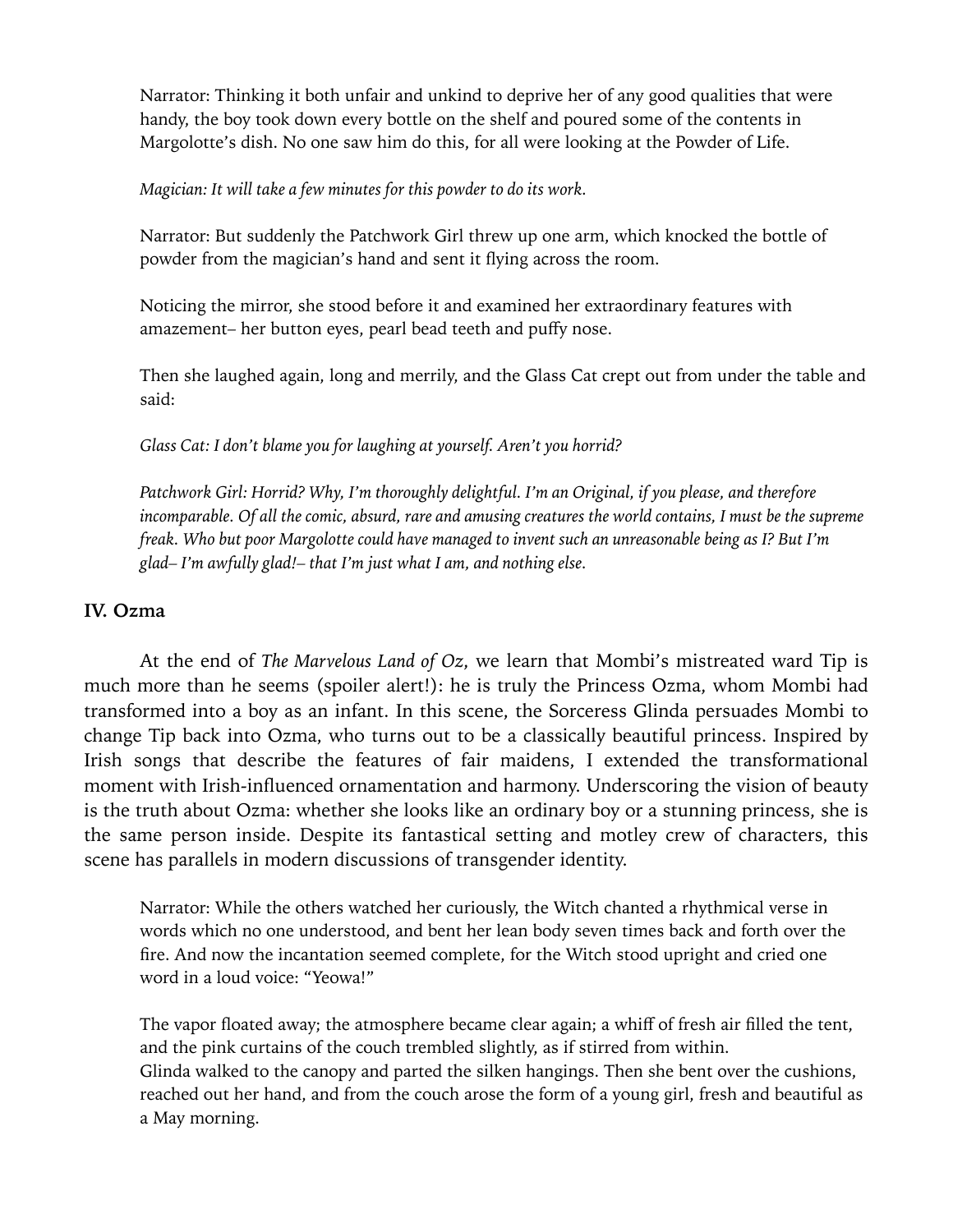*Her eyes sparkled as two diamonds, Her eyes sparkled as two diamonds, Her eyes sparkled as two diamonds, and her lips were tinted like a tourmaline.* 

*All adown her back floated tresses of ruddy gold, All adown her back floated tresses of ruddy gold, with a slender jeweled circlet confining them at the brow.* 

*Her robes of silken gauze floated around her Her robes of silken gauze floated around her Like a cloud, her robes floated around her and dainty satin slippers shod her feet.* 

Narrator: At this exquisite vision Tip's old comrades stared in wonder for the space of a full minute, and then every head bent low in honest admiration of the lovely Princess Ozma. The girl herself cast one look into Glinda's bright face, which glowed with pleasure and satisfaction, and then turned upon the others.

Ozma: I hope none of you will care less for me than you did before. I'm just the same Tip, you know; only– only–

Jack Pumpkinhead: Only you're different!

Narrator: And everyone thought it was the wisest speech Jack had ever made.

– Sarah Riskind

Previously based in Seattle and Boston, conductor and composer **Sarah Riskind** (b.1987) is the Director of Choral Activities at Eureka College in central Illinois, Music Director of the Baroque Artists of Champaign Urbana, and a past faculty member at The Walden School. Riskind's compositions are featured in the Project Encore catalogue of contemporary choral music and available at www.sarahriskind.com as well as Swirly Music. Among her works are Jewish and Judeo-Christian music, secular pieces with improvisatory elements, and choral settings with string obbligato parts. She holds degrees from the University of Washington, the University of Wisconsin at Madison, and Williams College.

© 2016 Sarah Riskind, revised 2022

Unauthorized photocopying or reproduction of any part of this material is prohibited.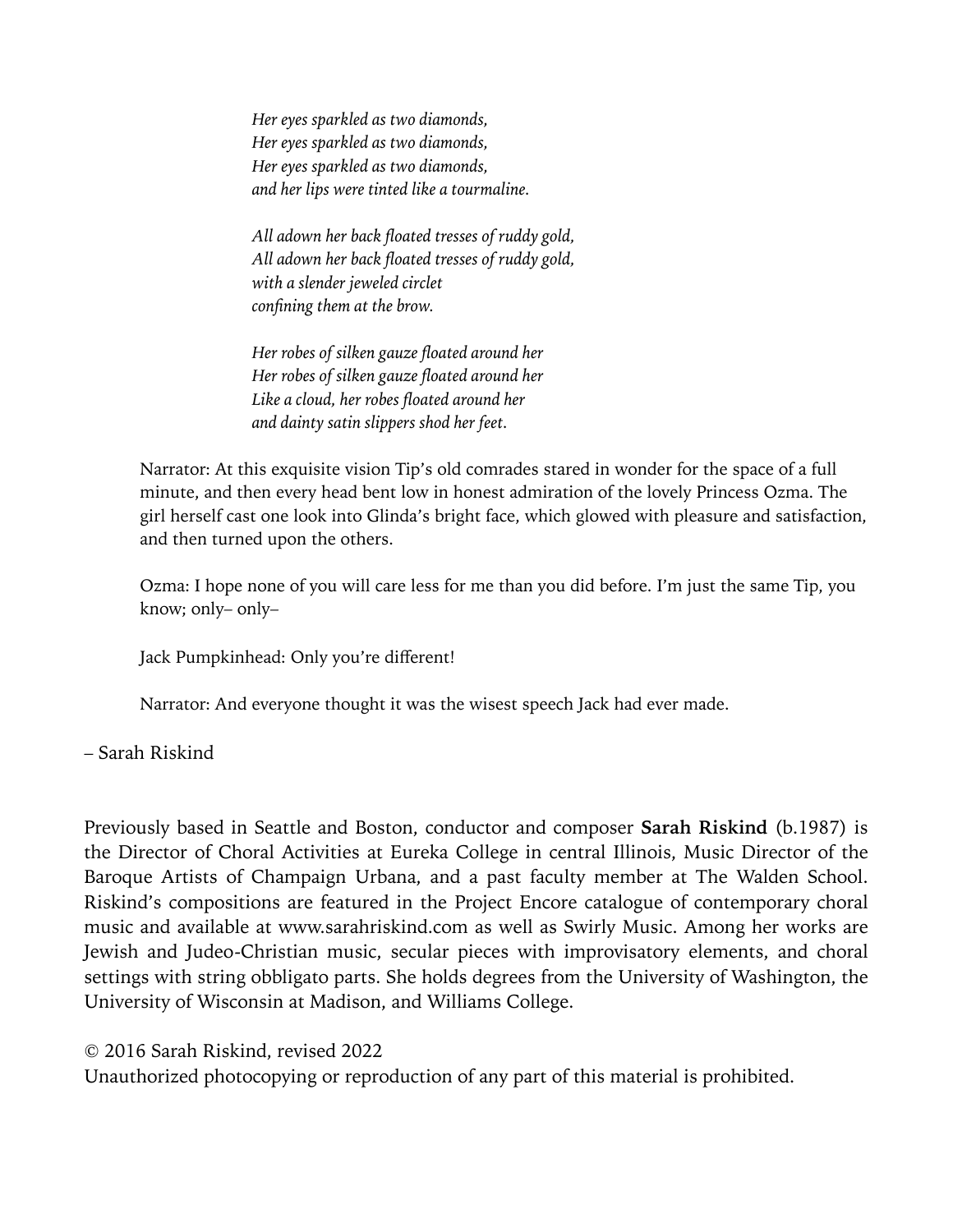## Oz Cantata I. Tik-Tok

Sarah Riskind (b. 1987)



<sup>© 2016</sup> Sarah Riskind, revised 2022 International copyright secured. All Rights Reserved. Unauthorized reproduction of this publication is prohibited by Federal Law.

L. Frank Baum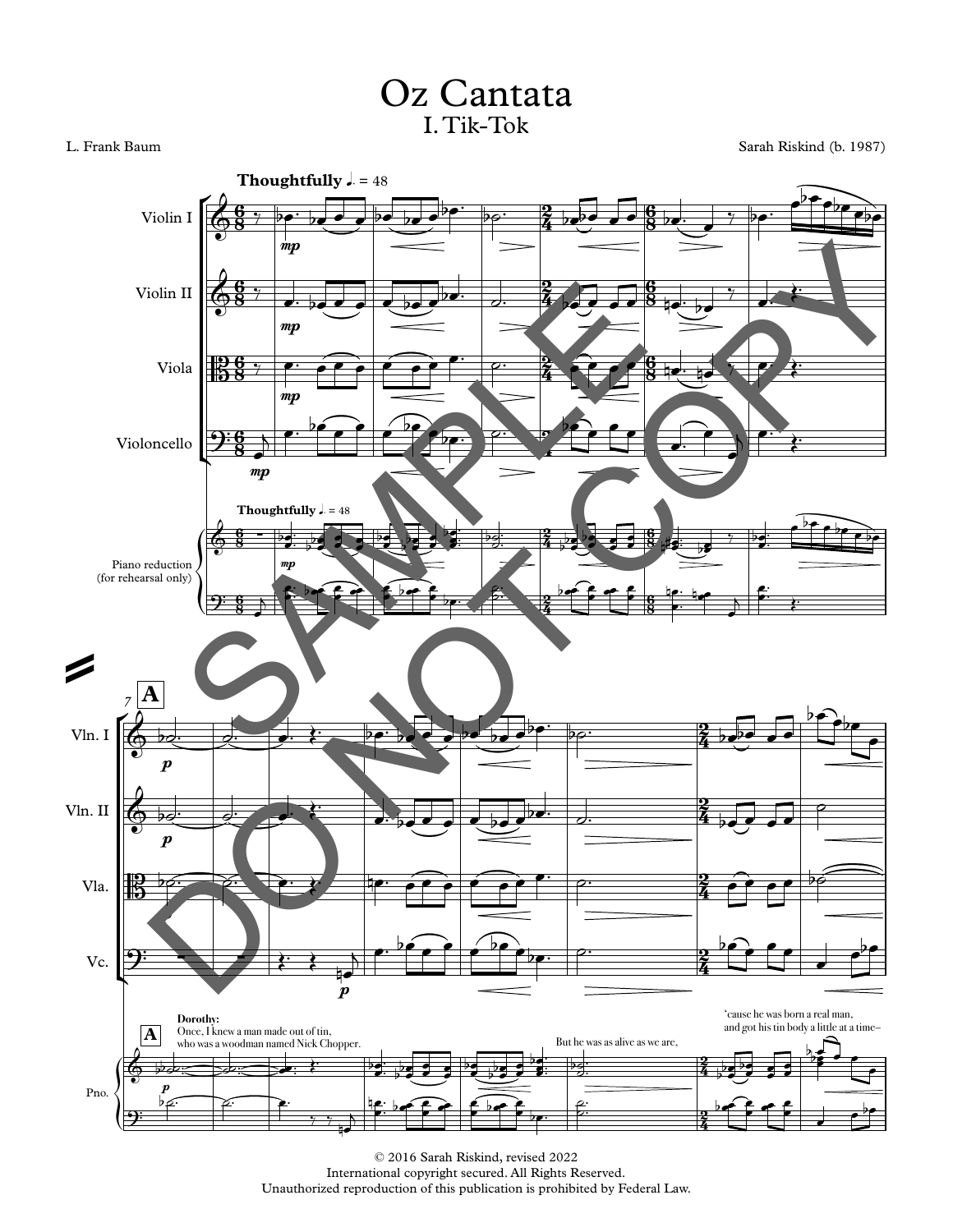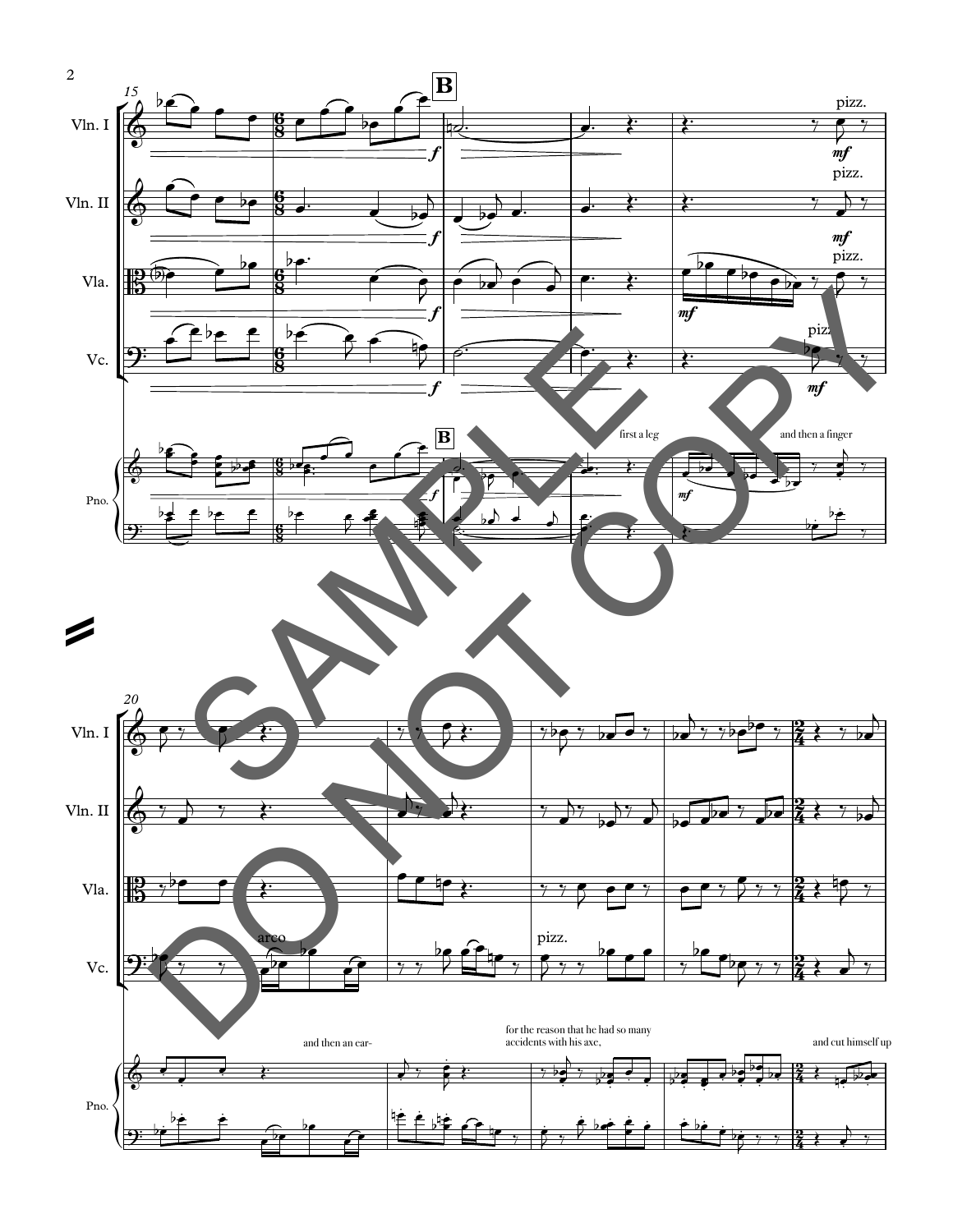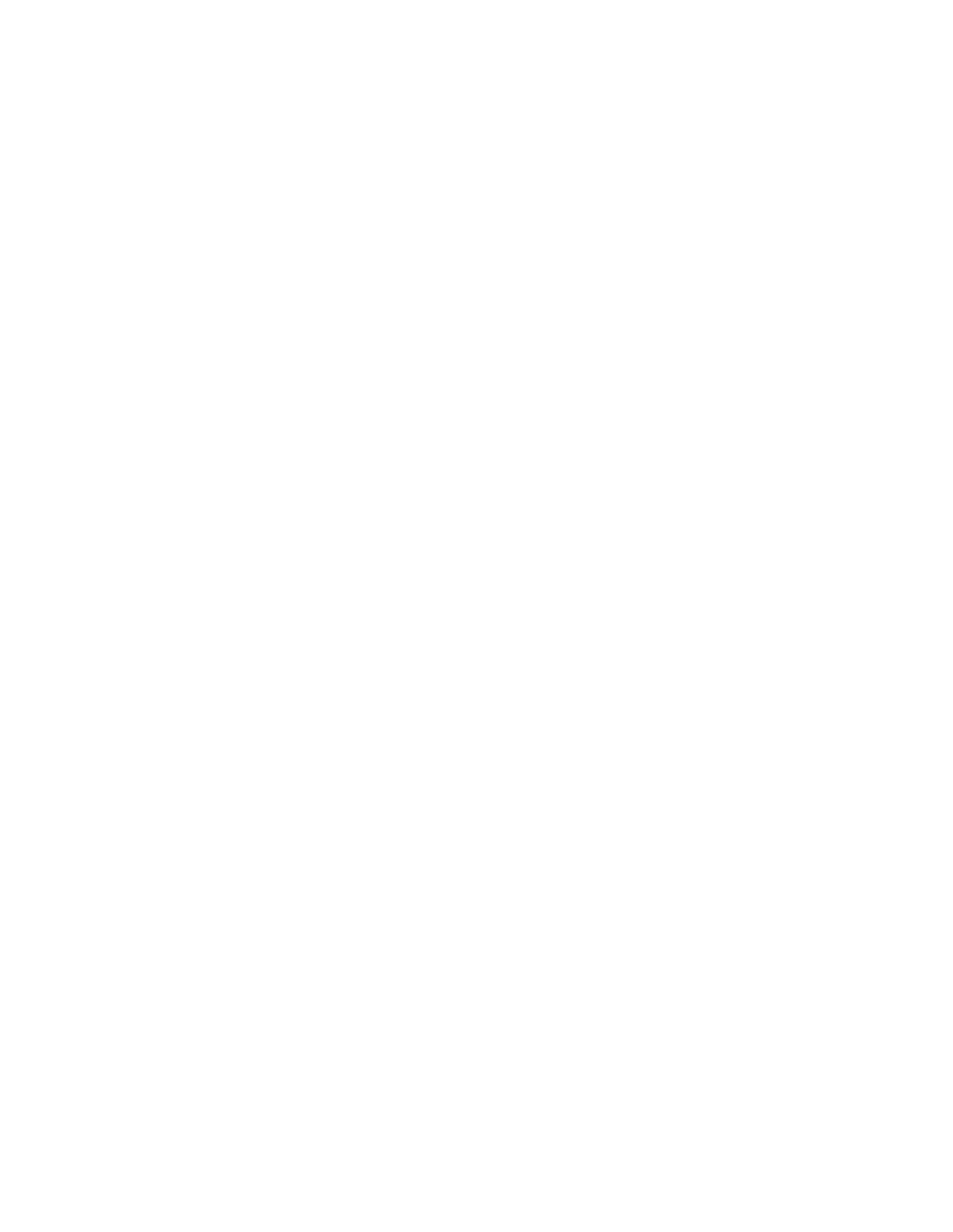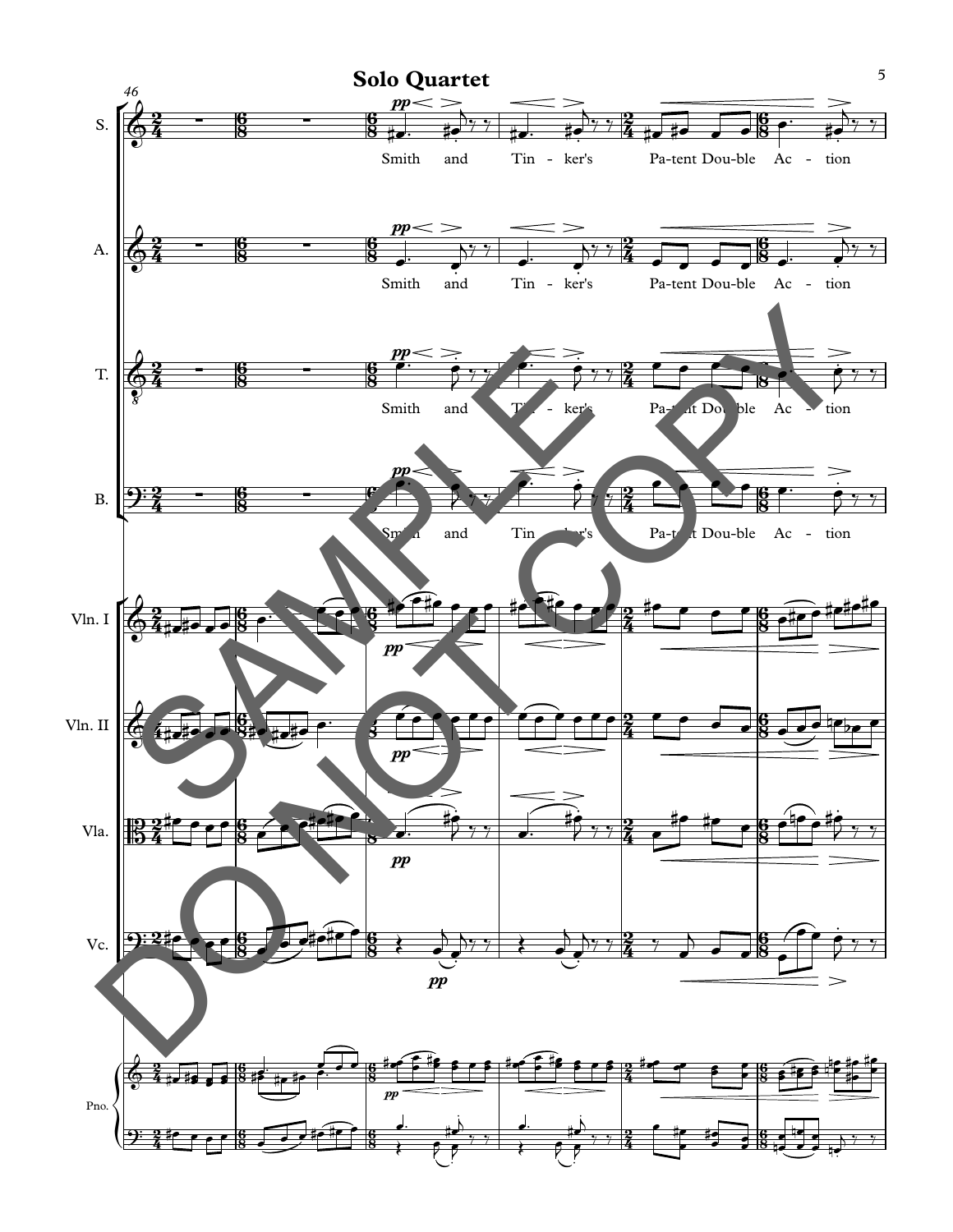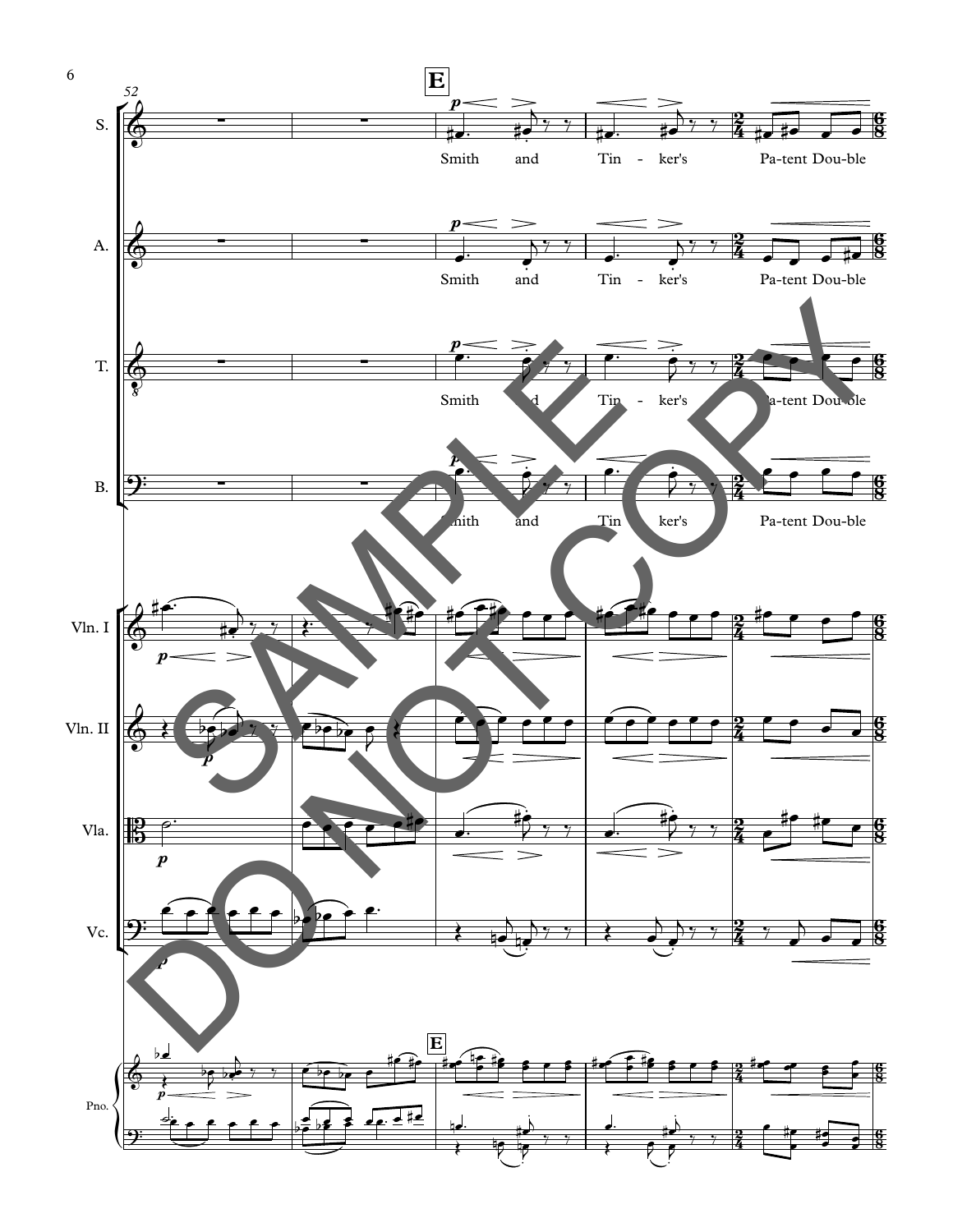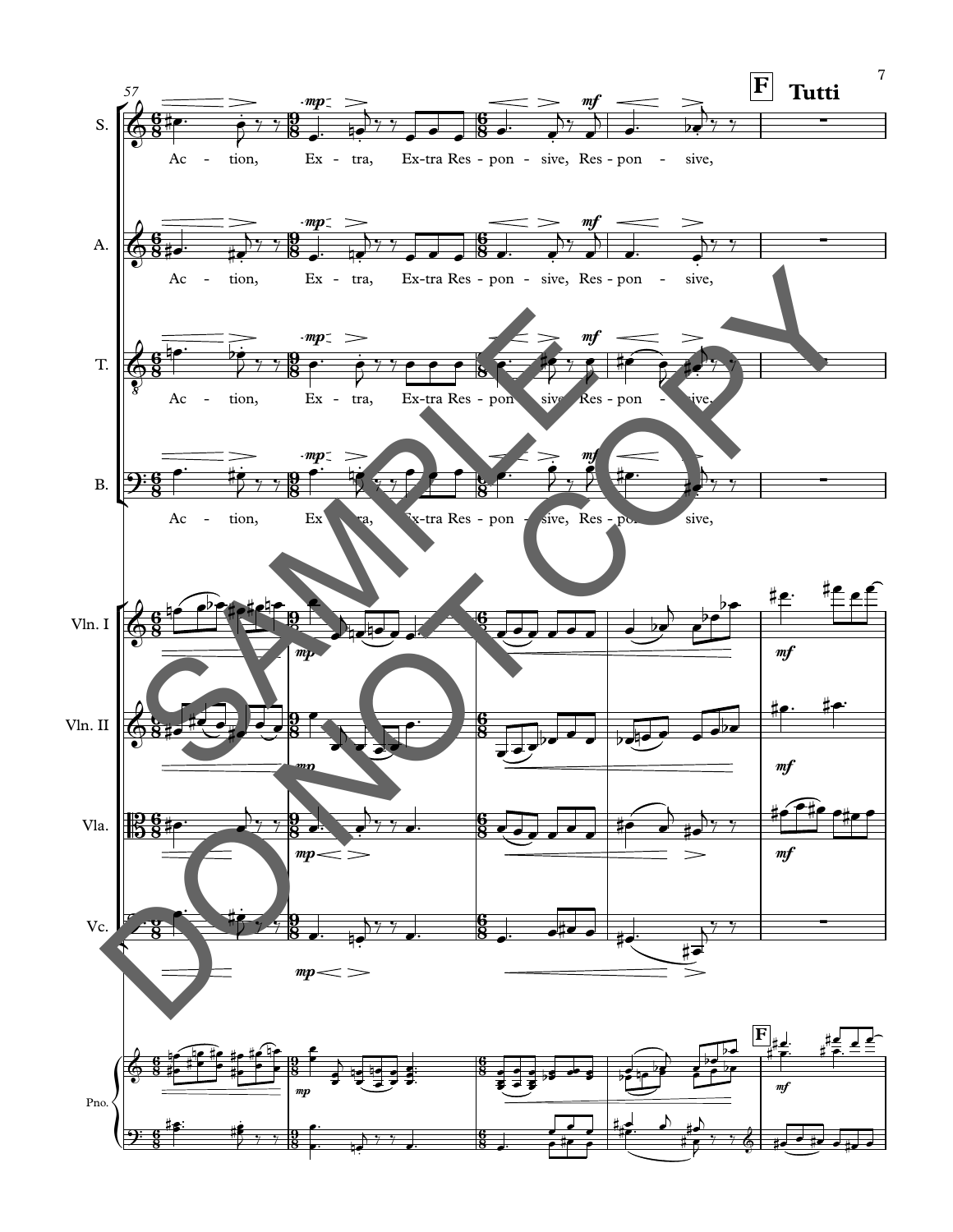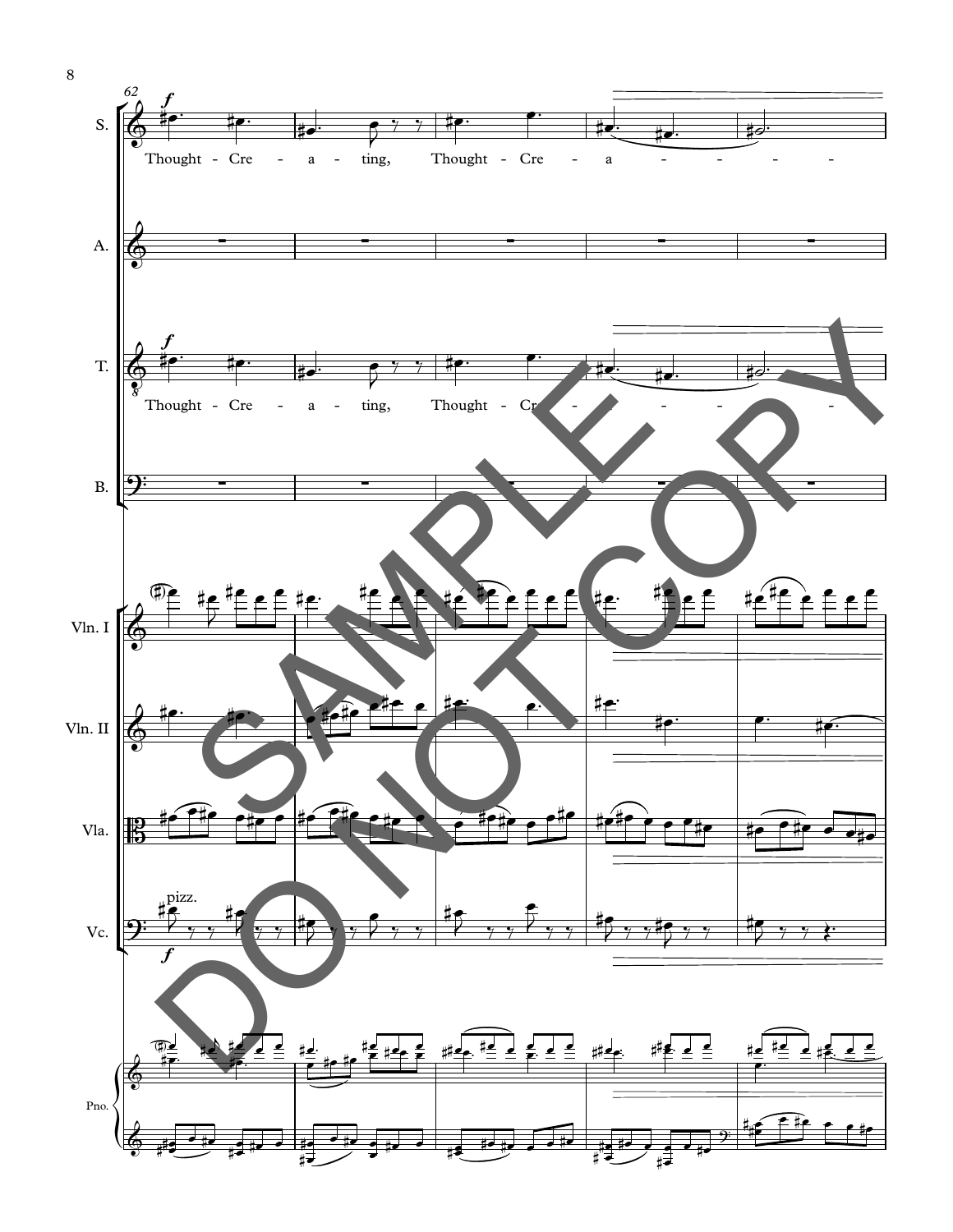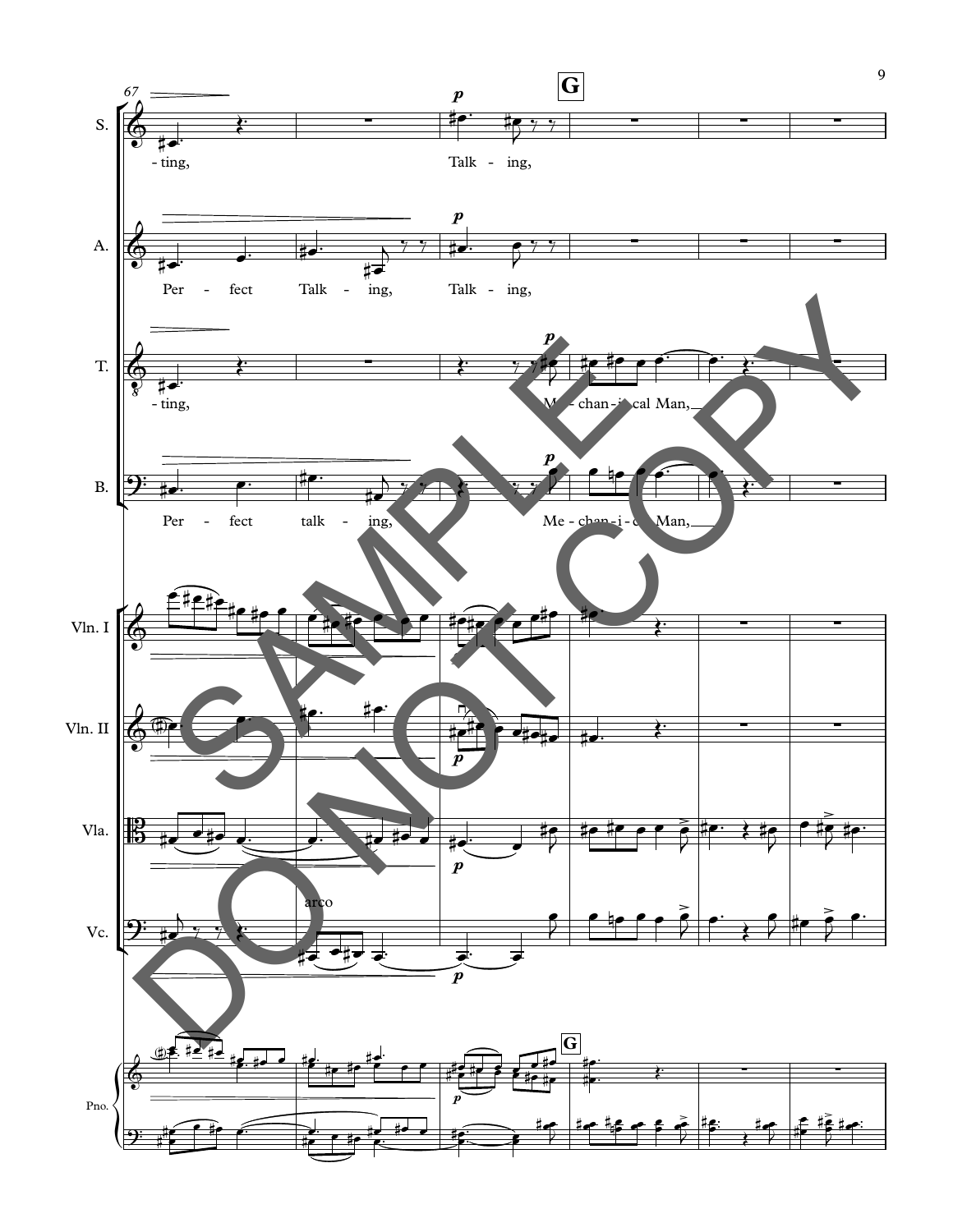

 $10<sup>10</sup>$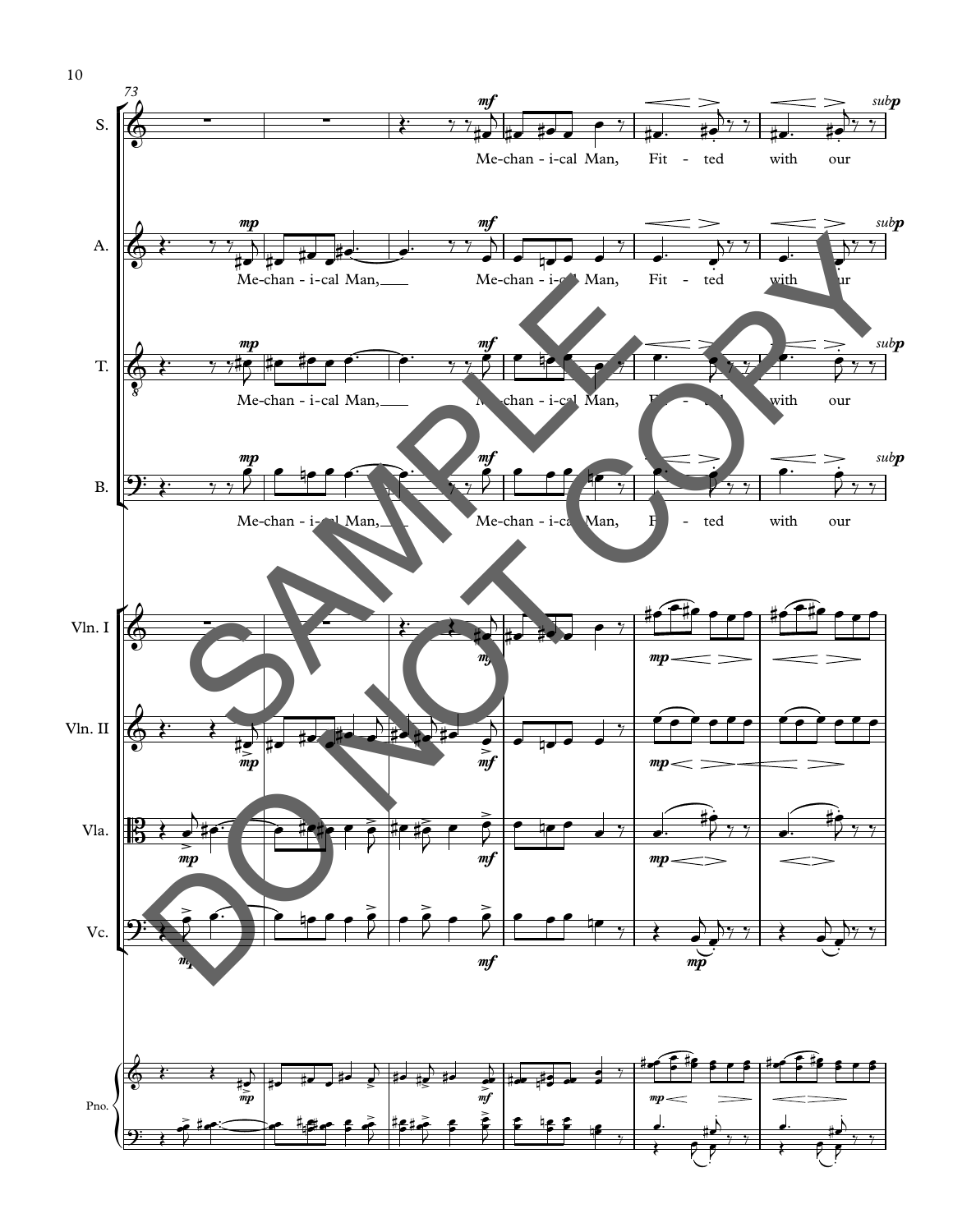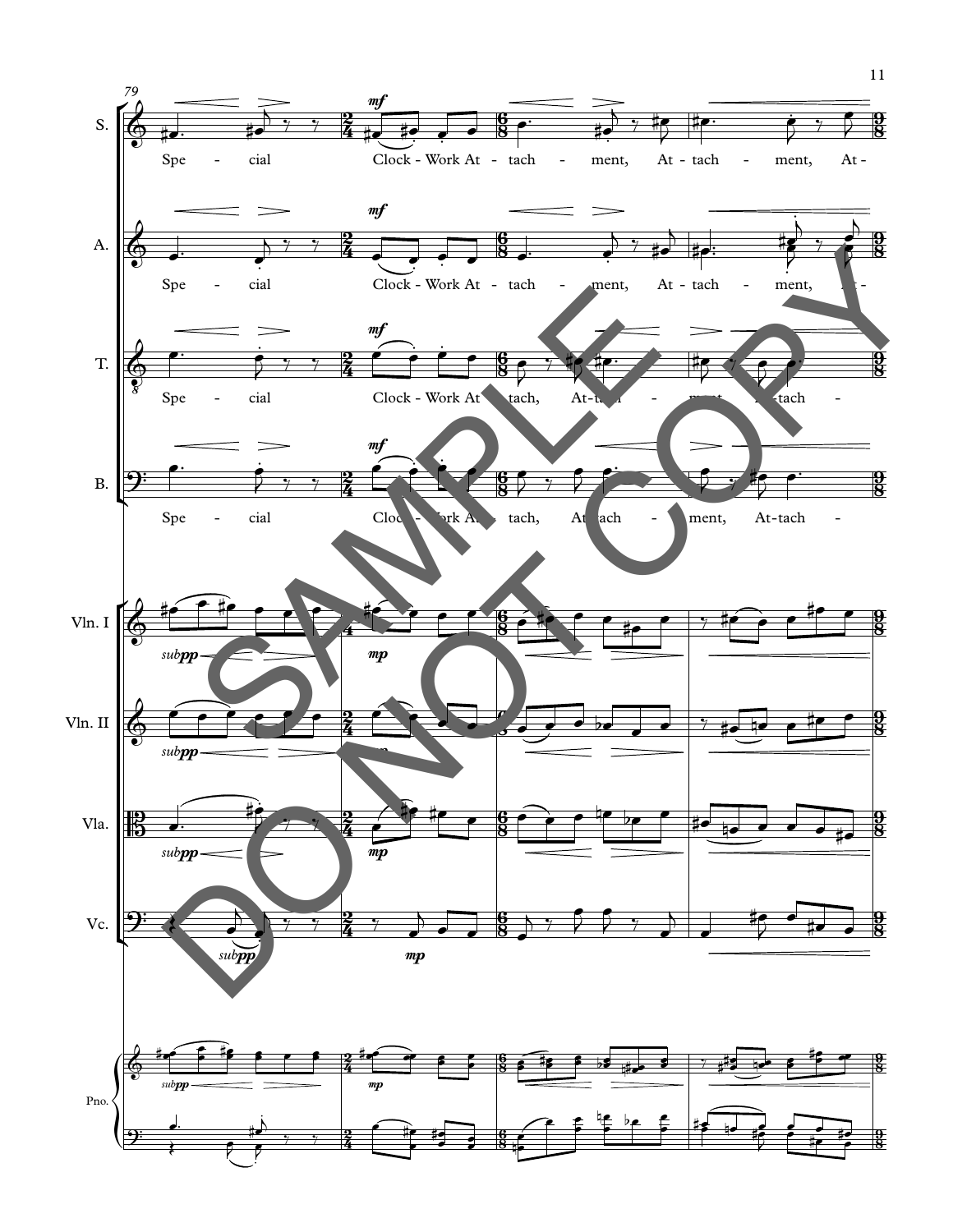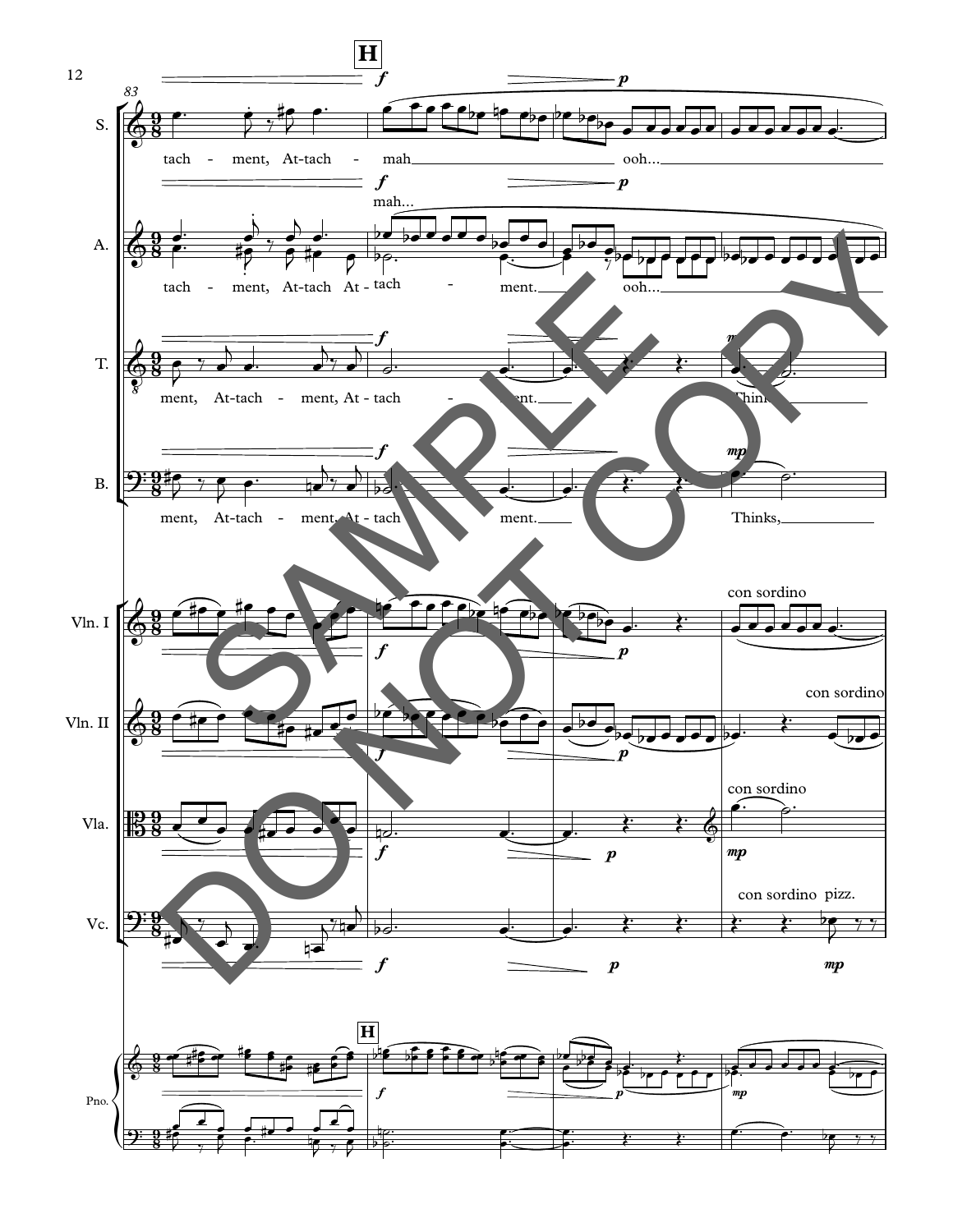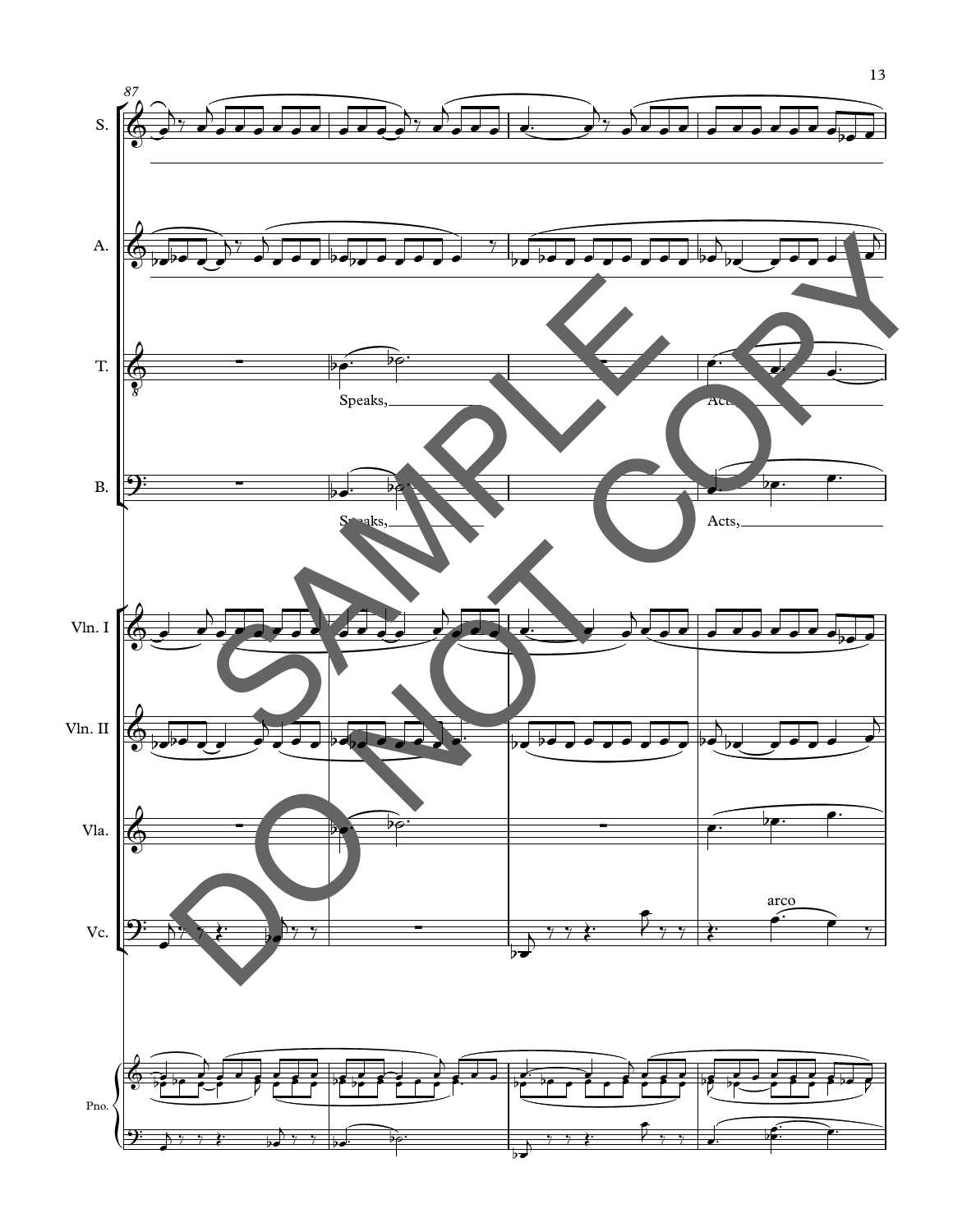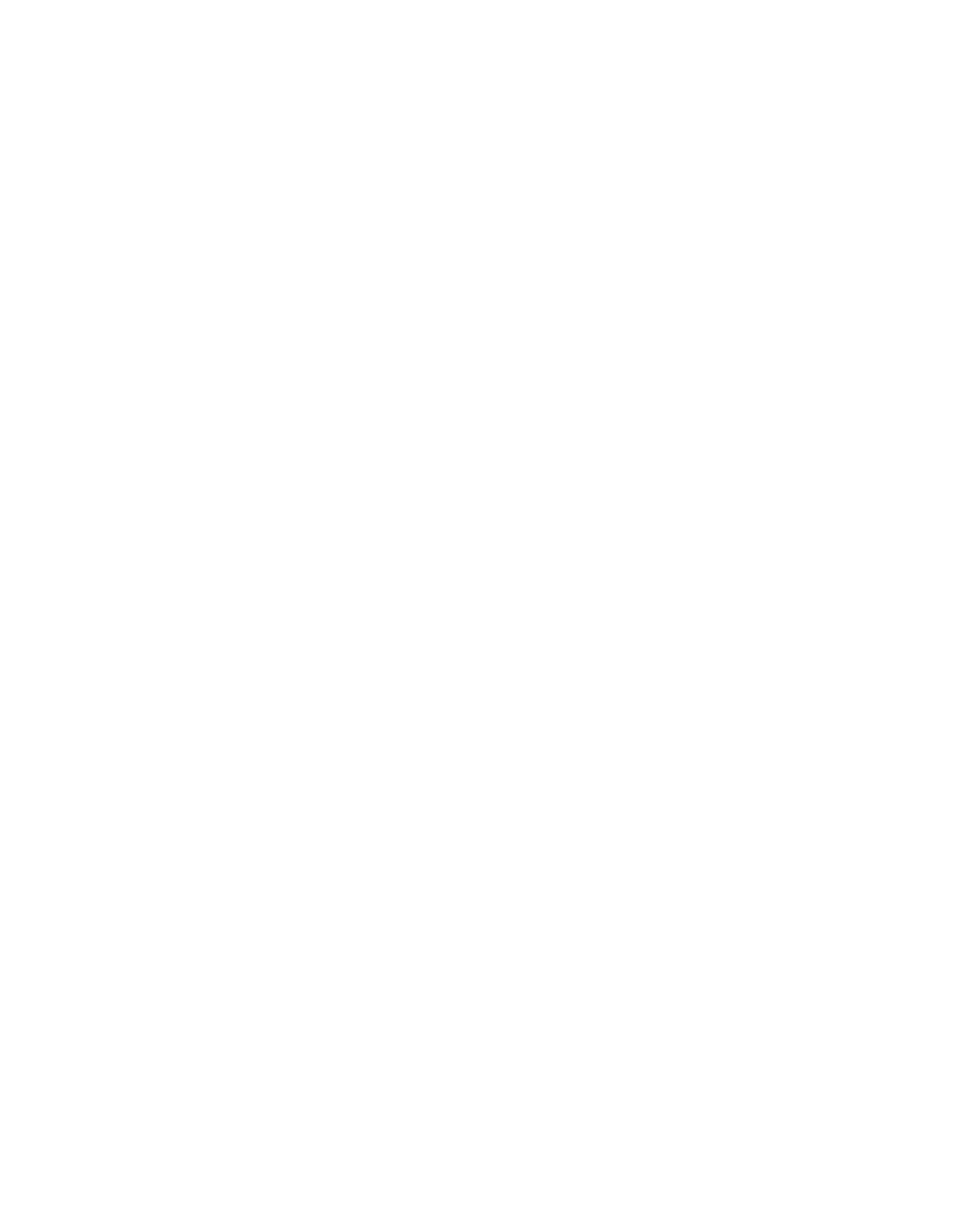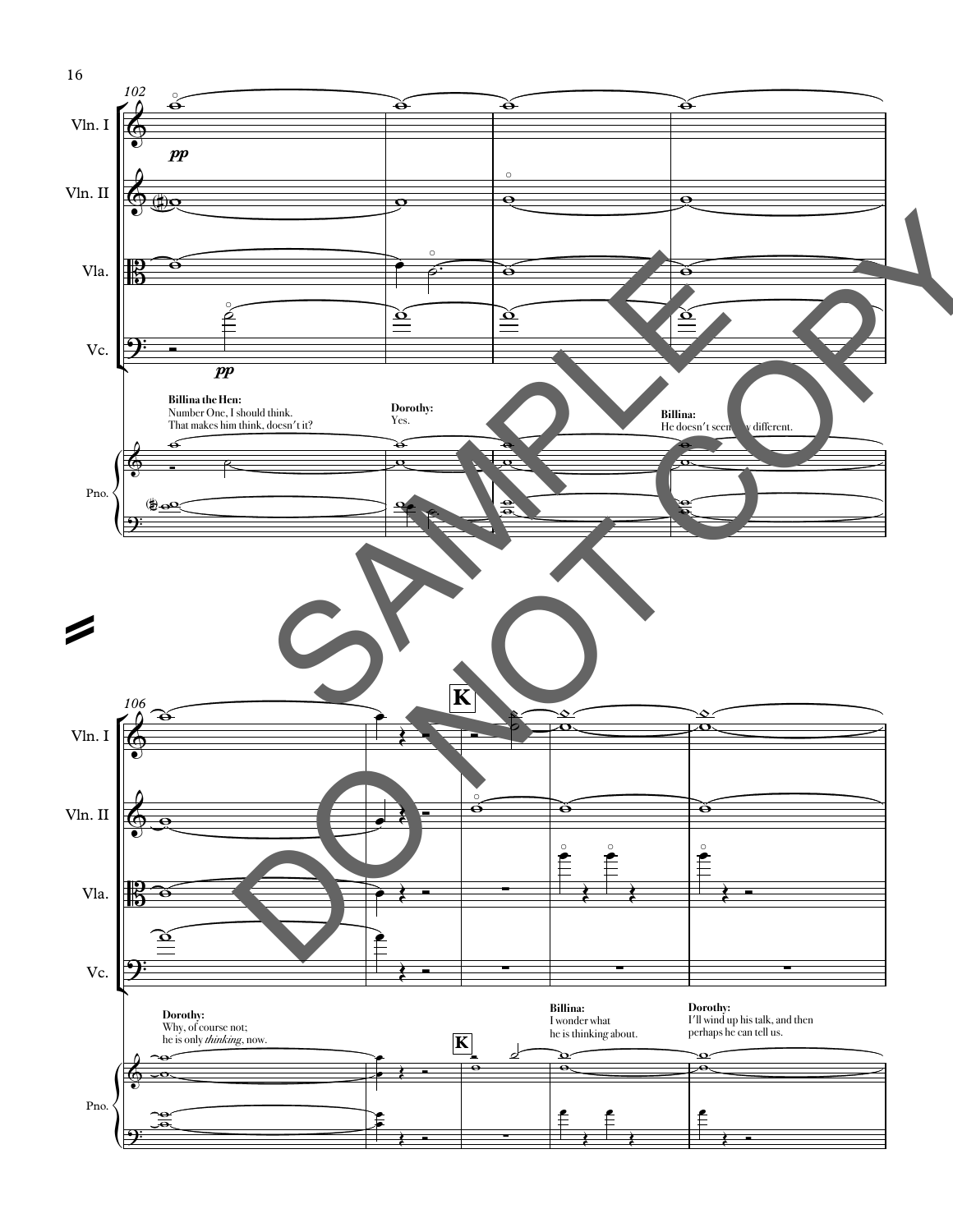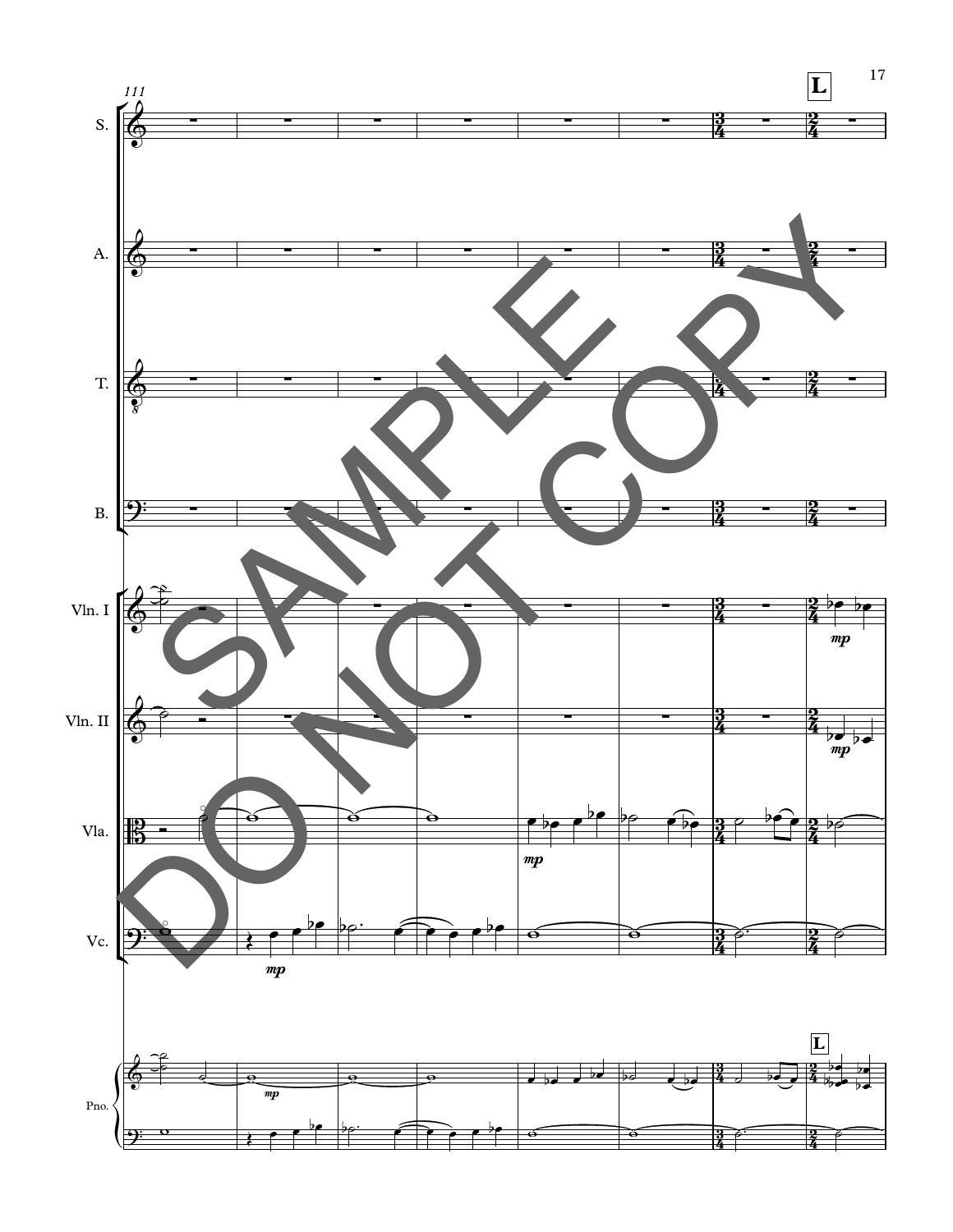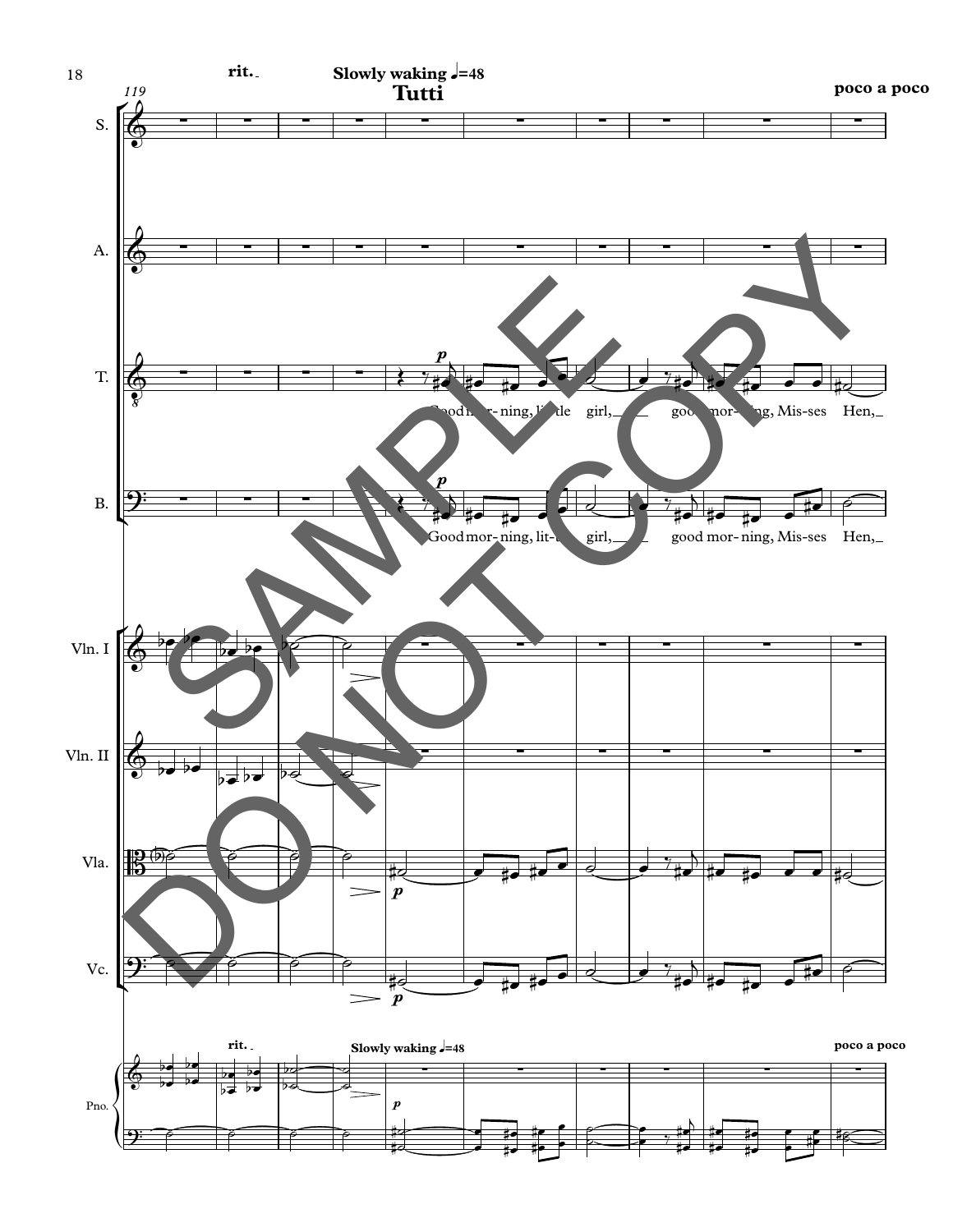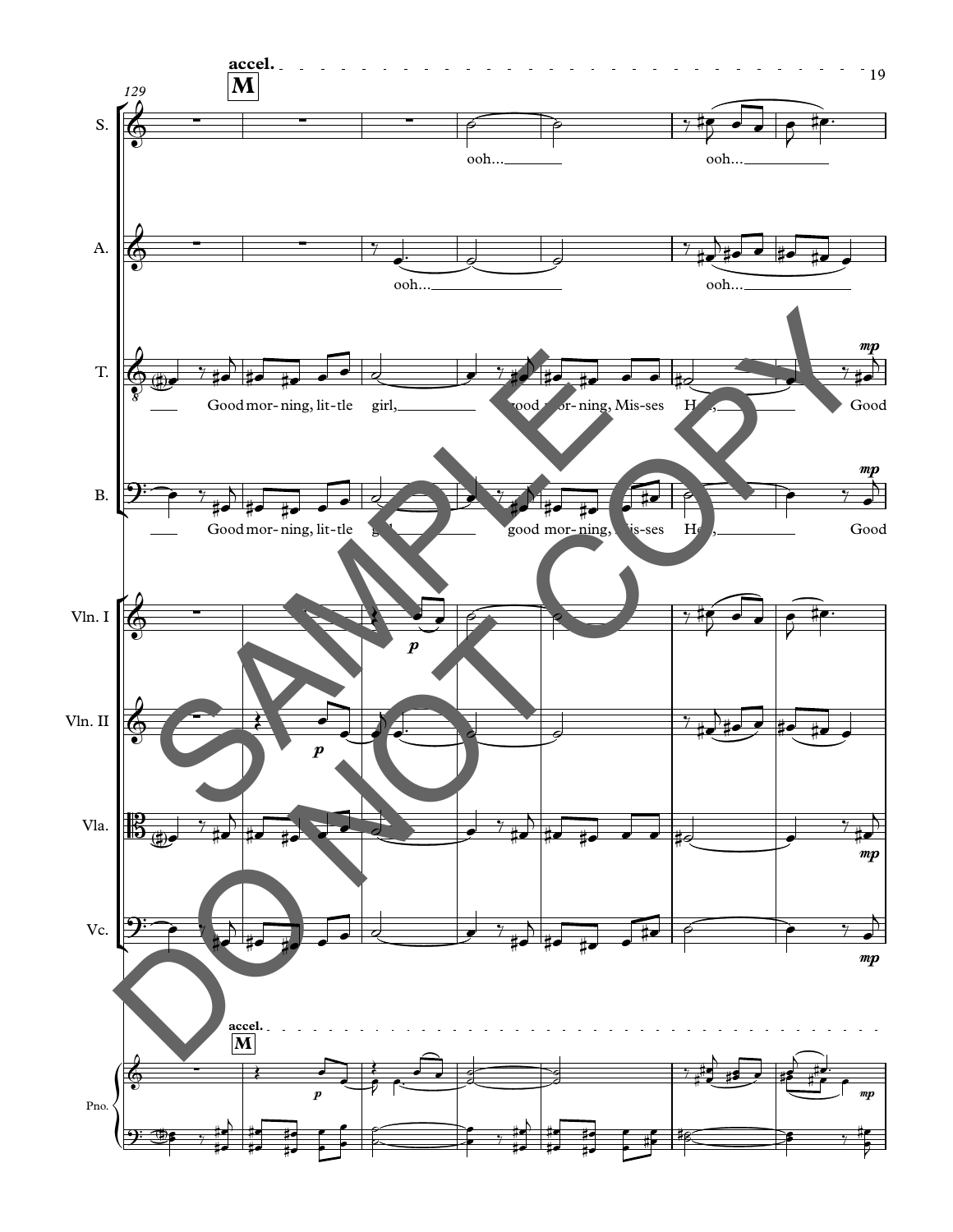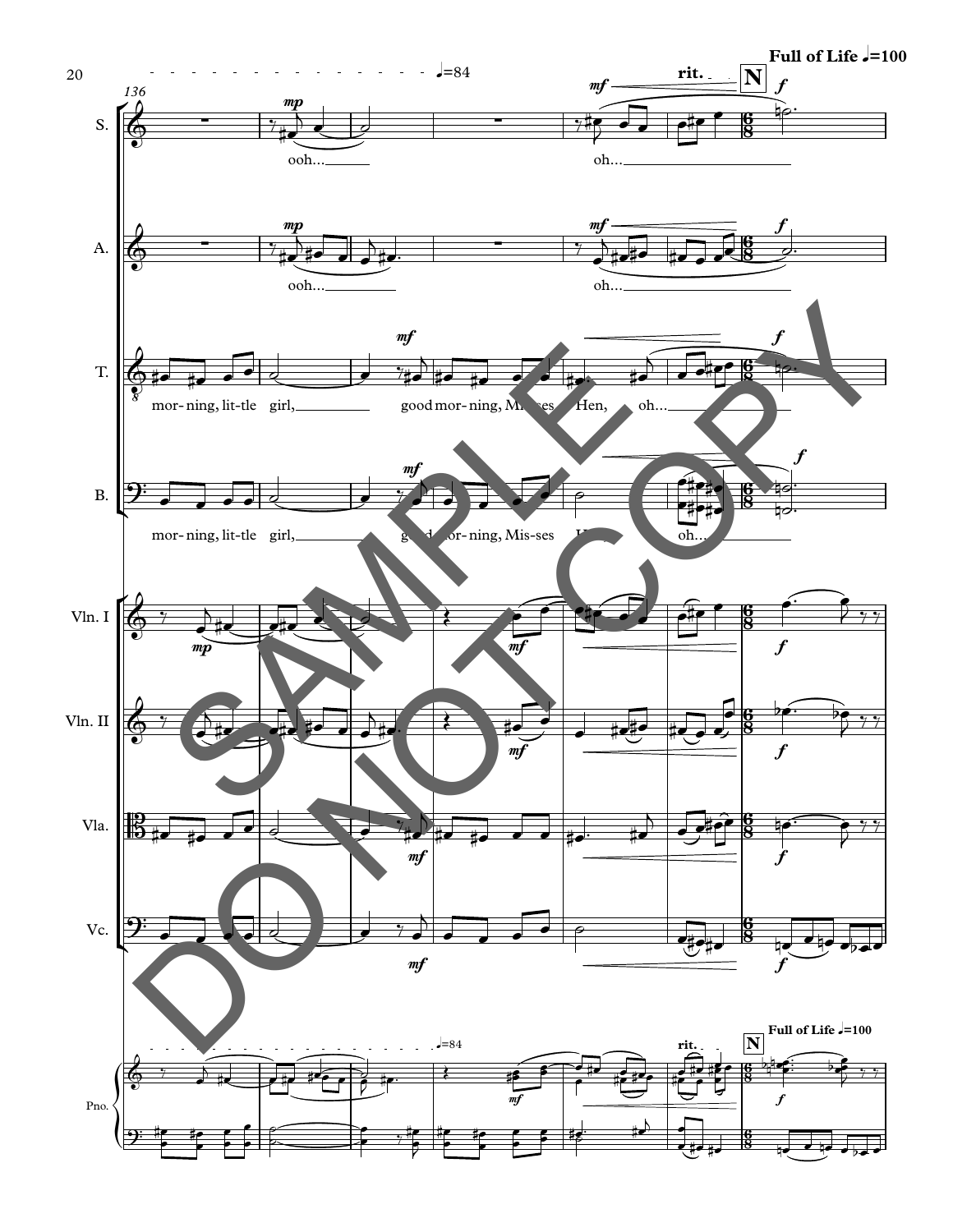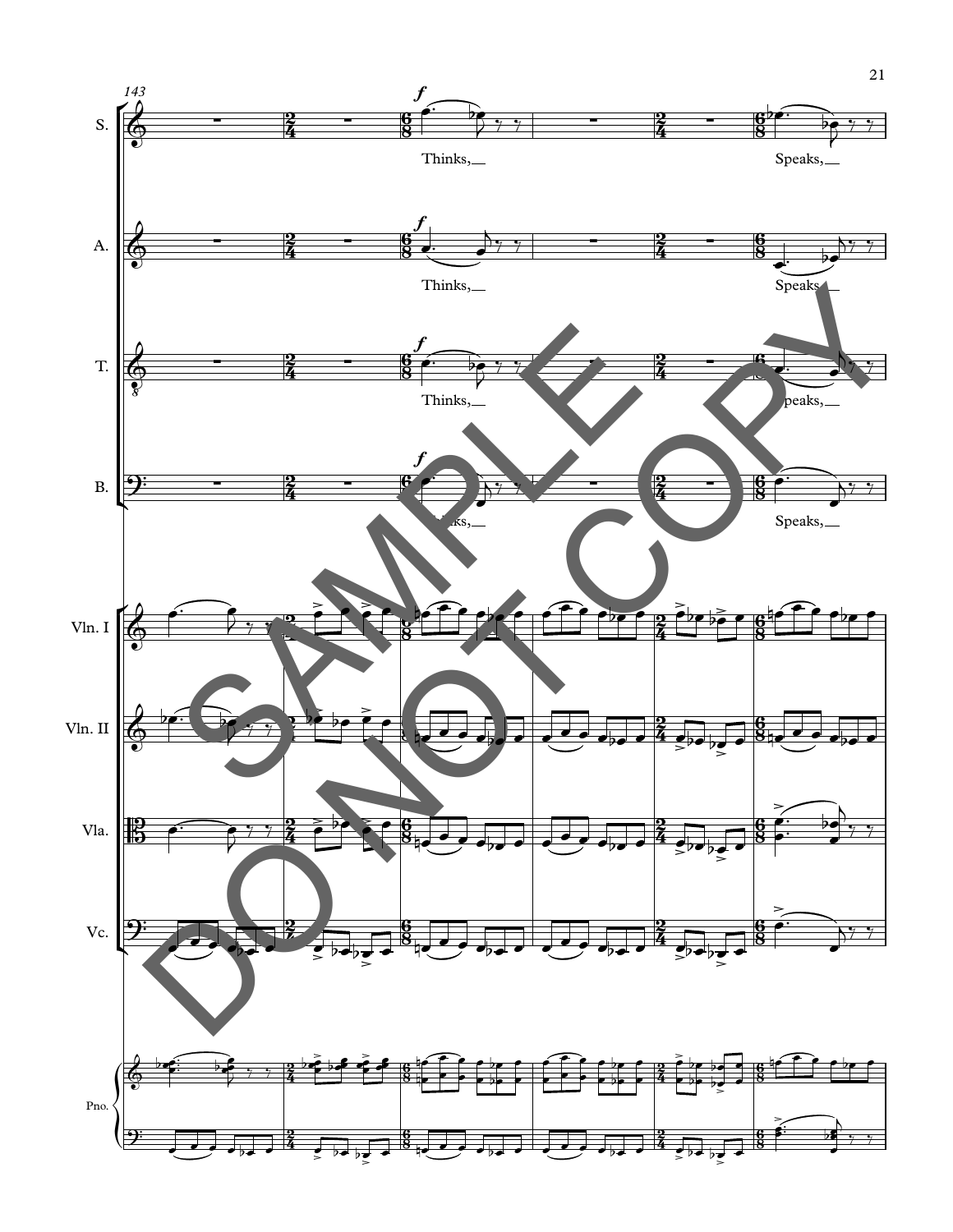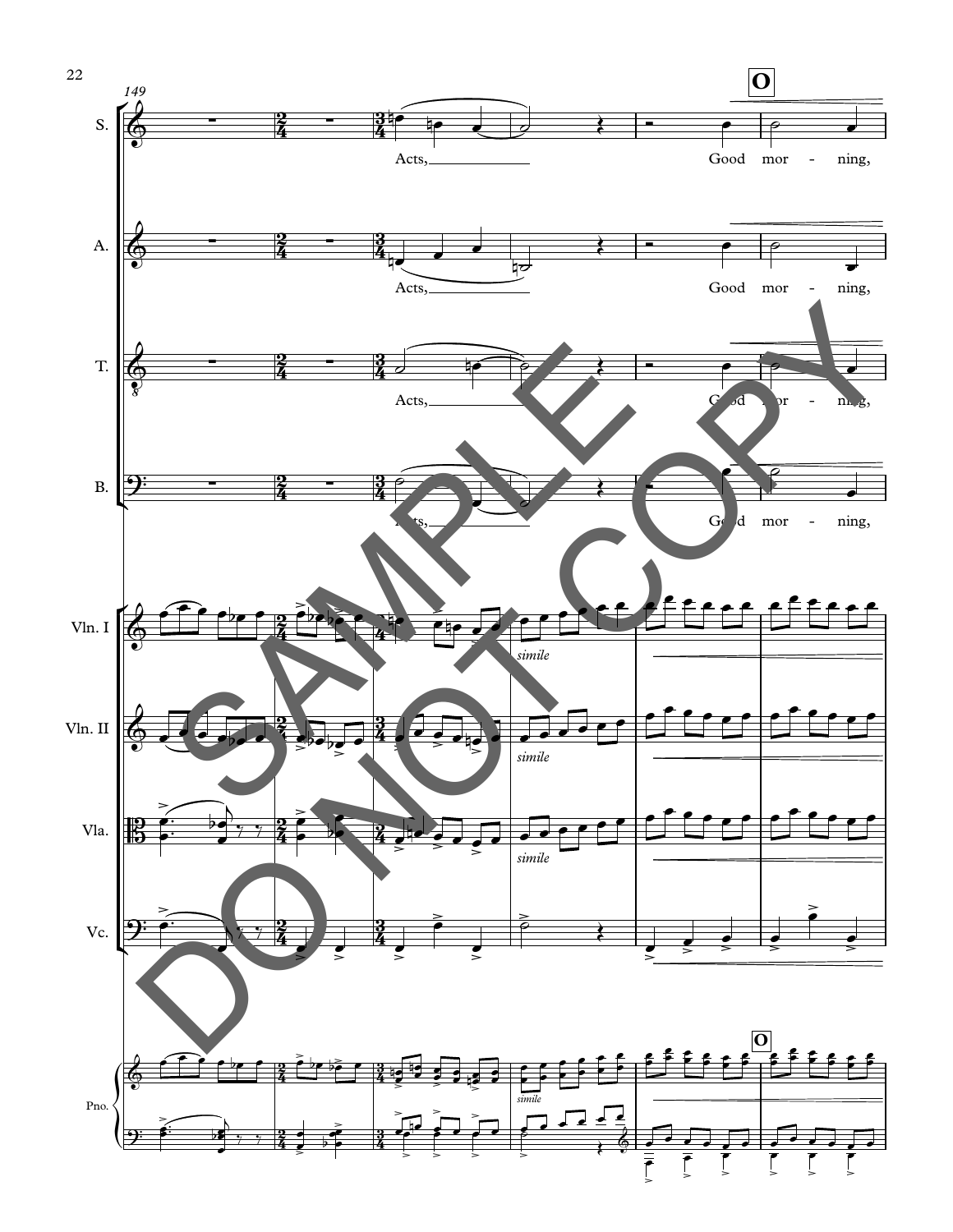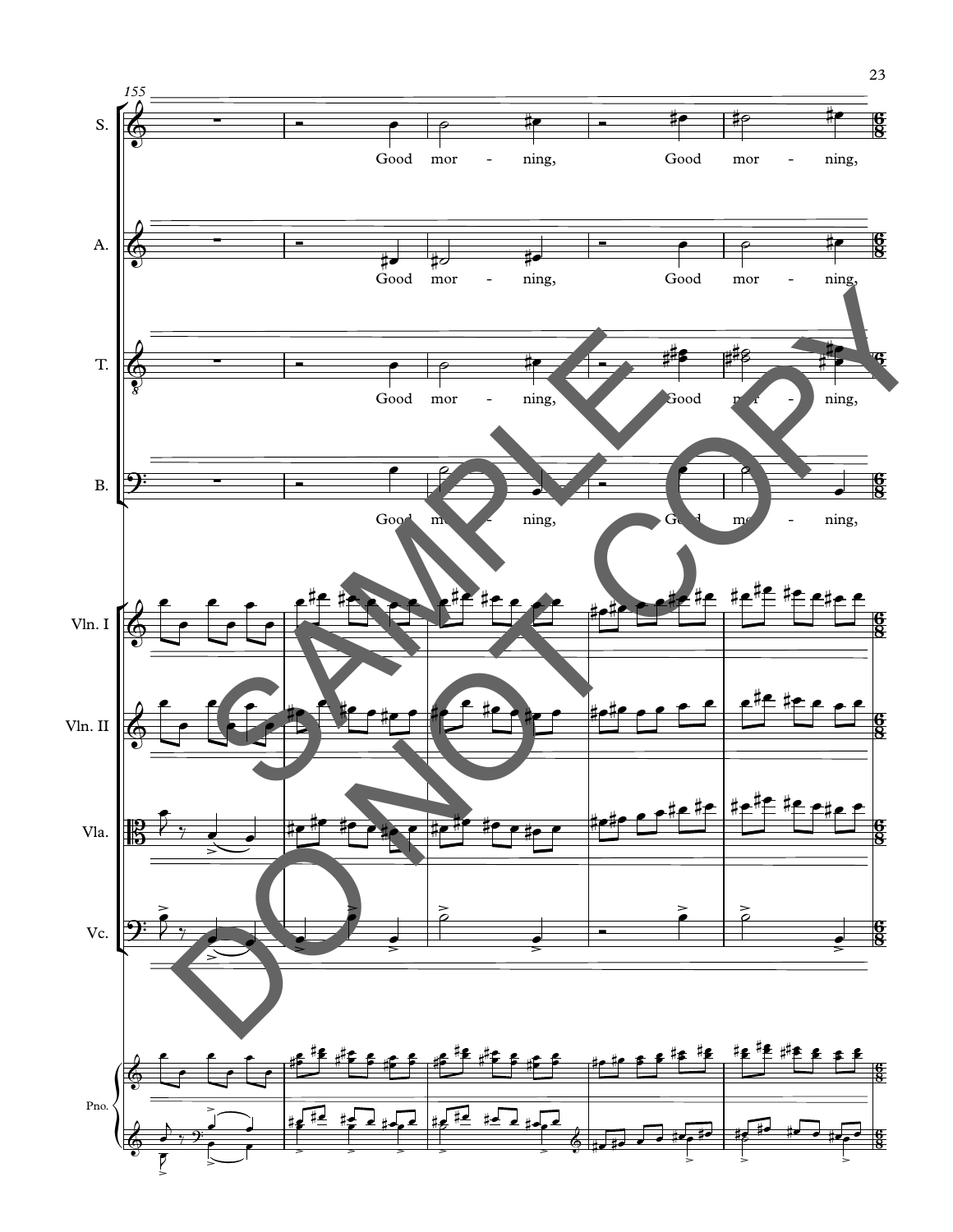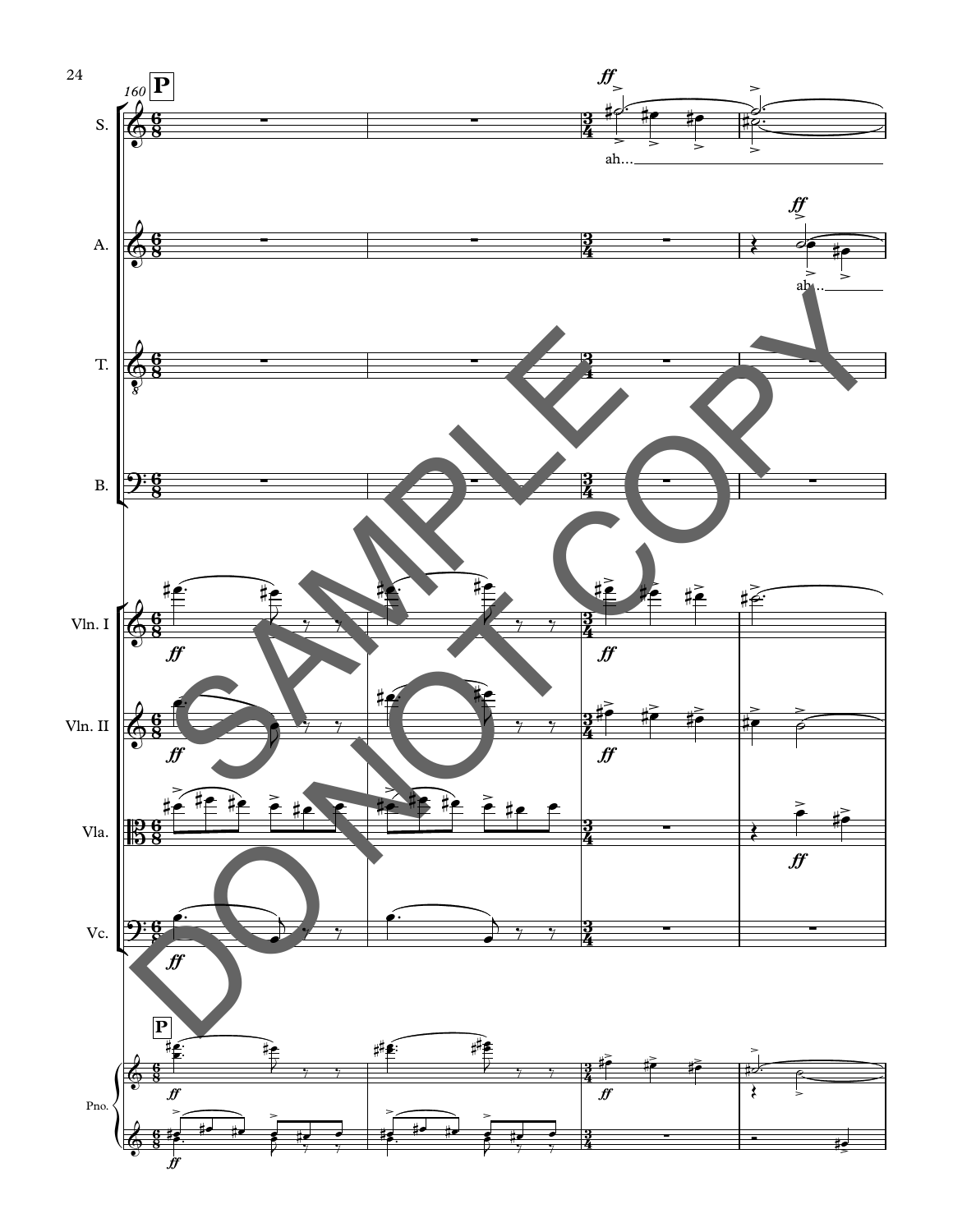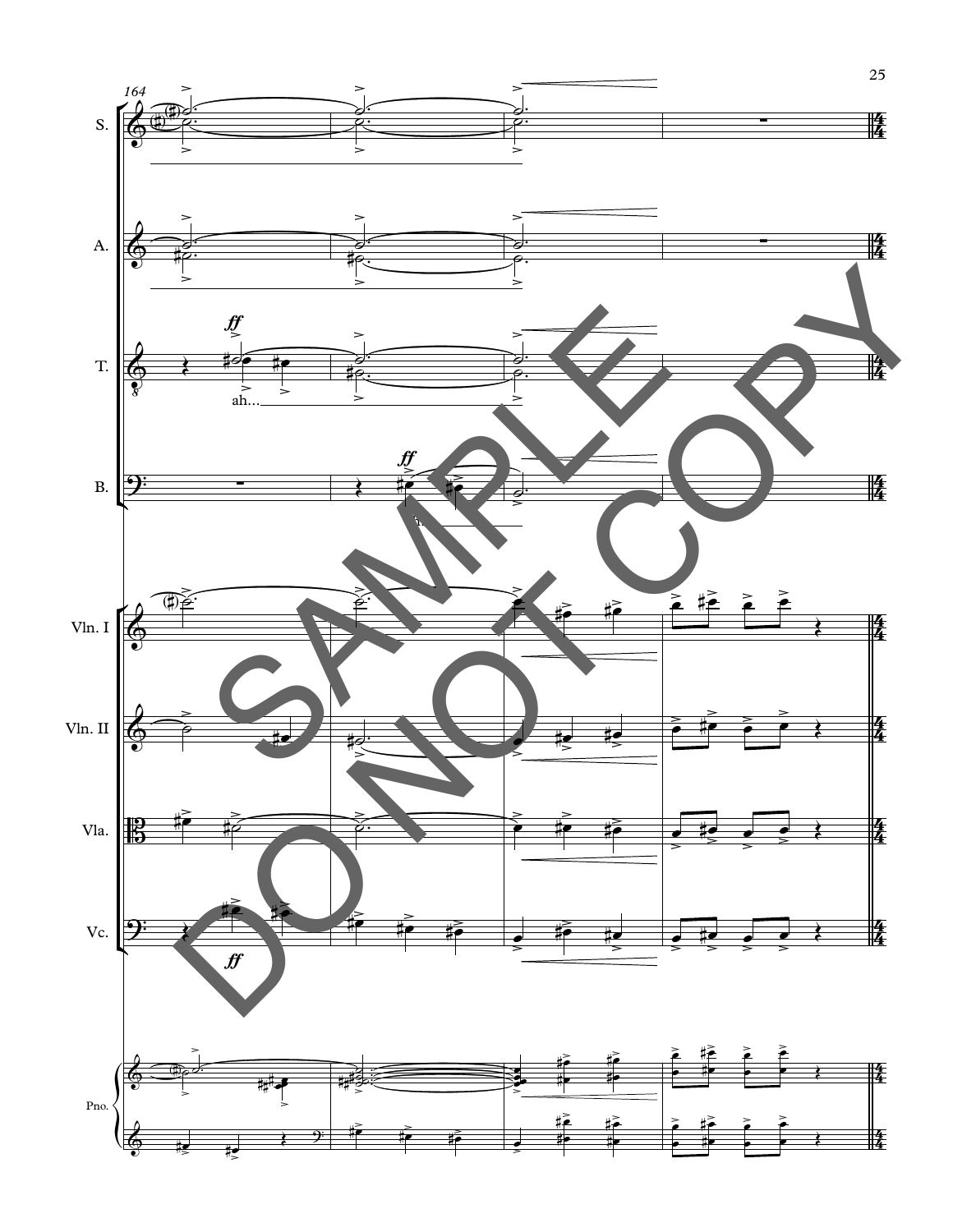## II. Jack Pumpkinhead

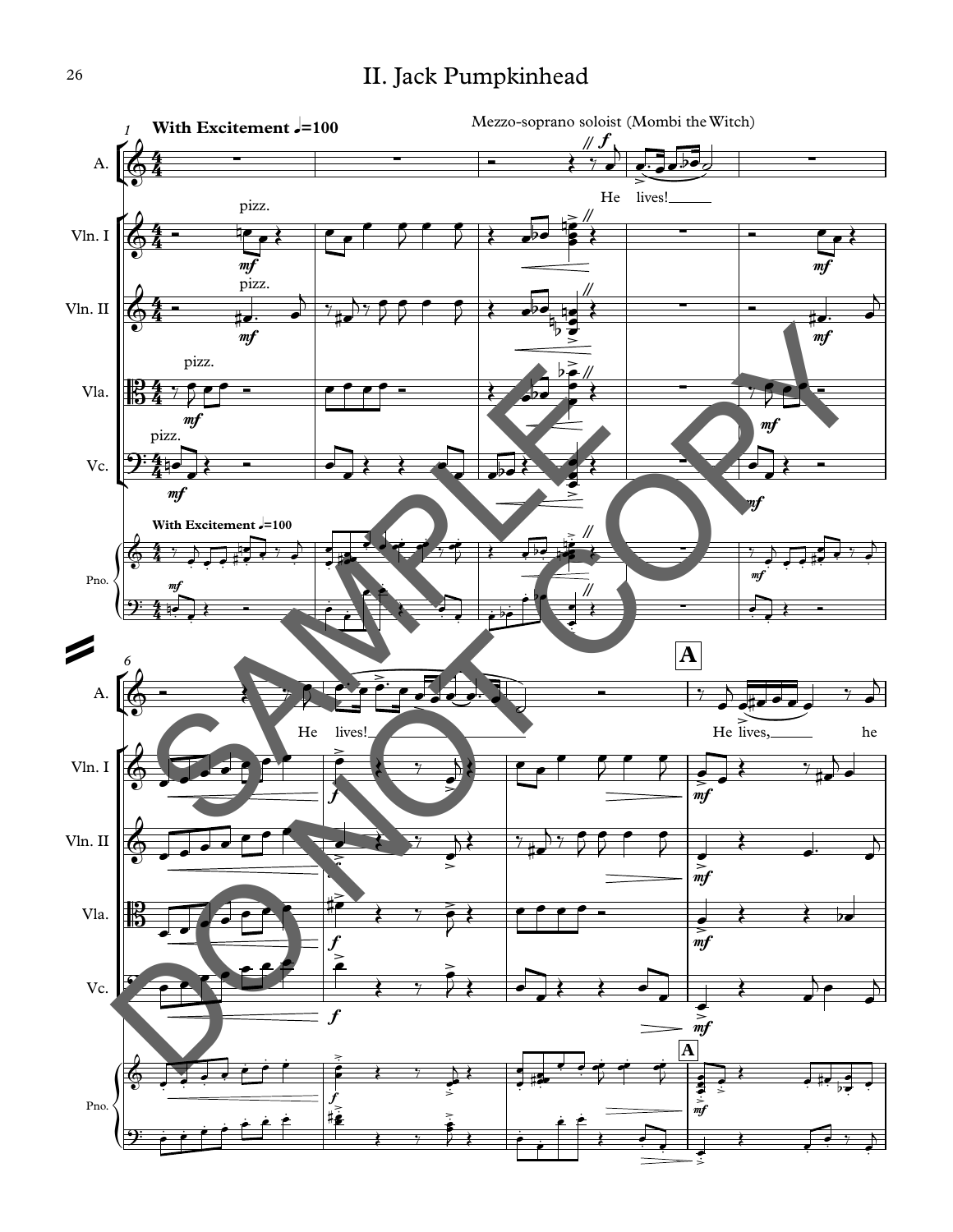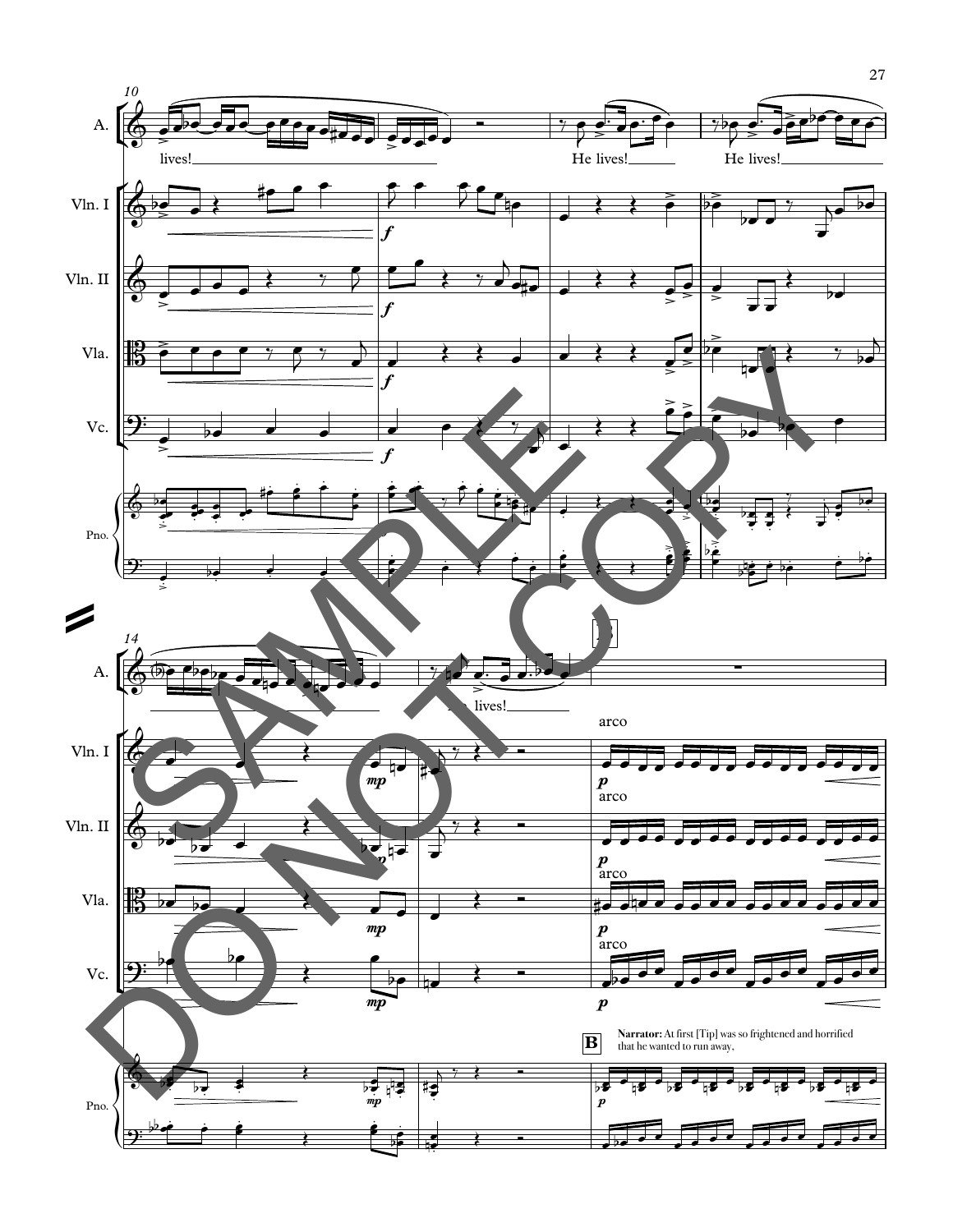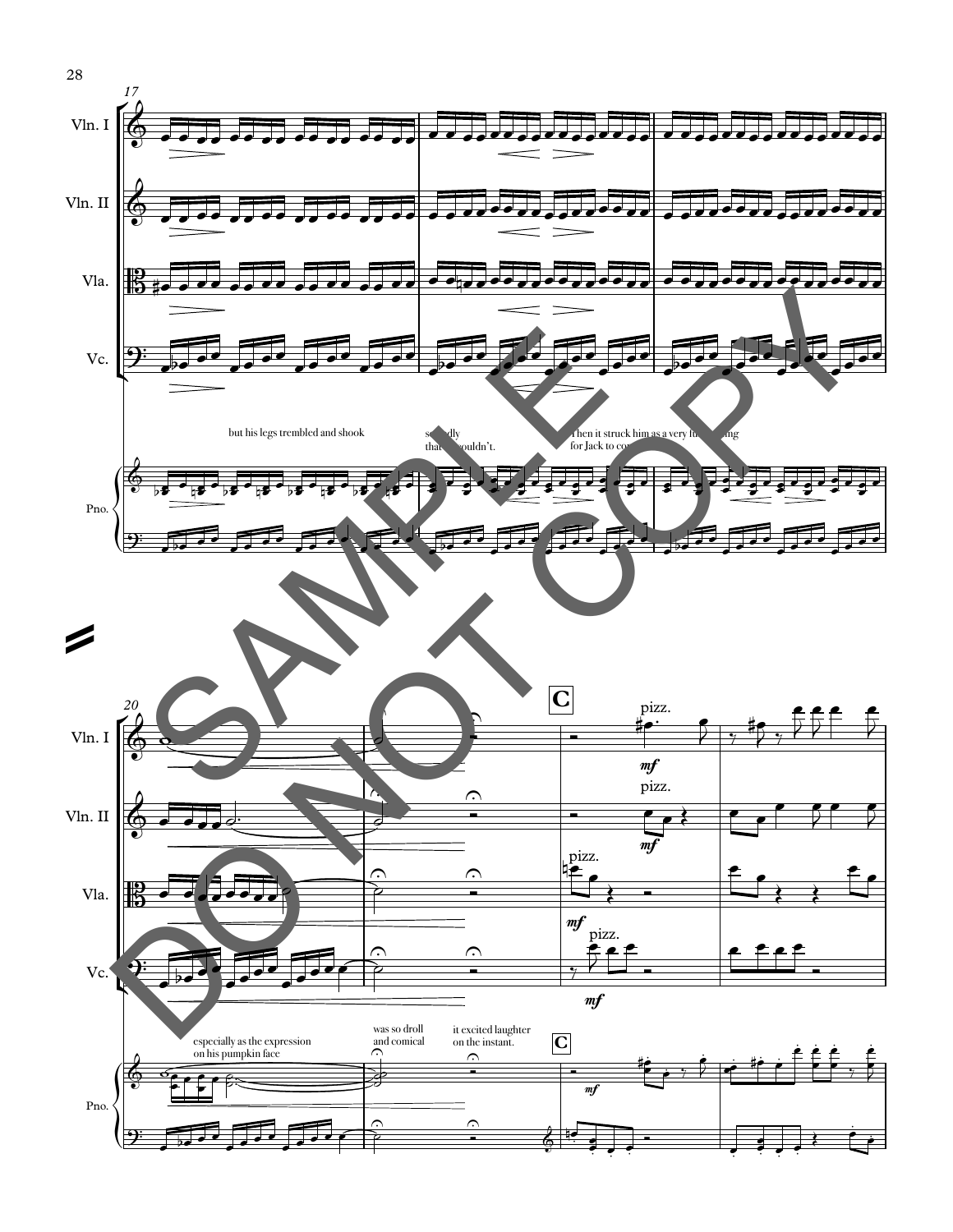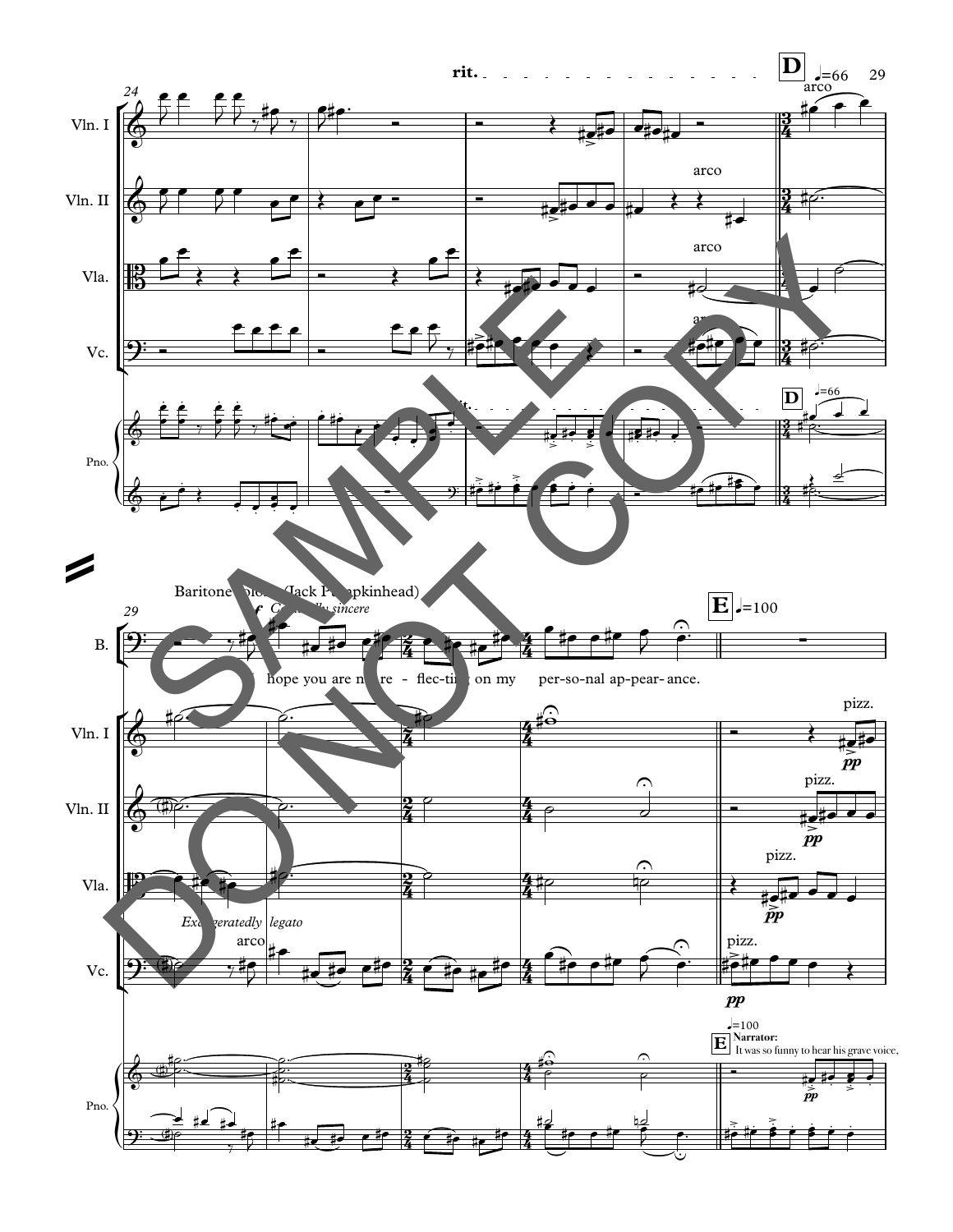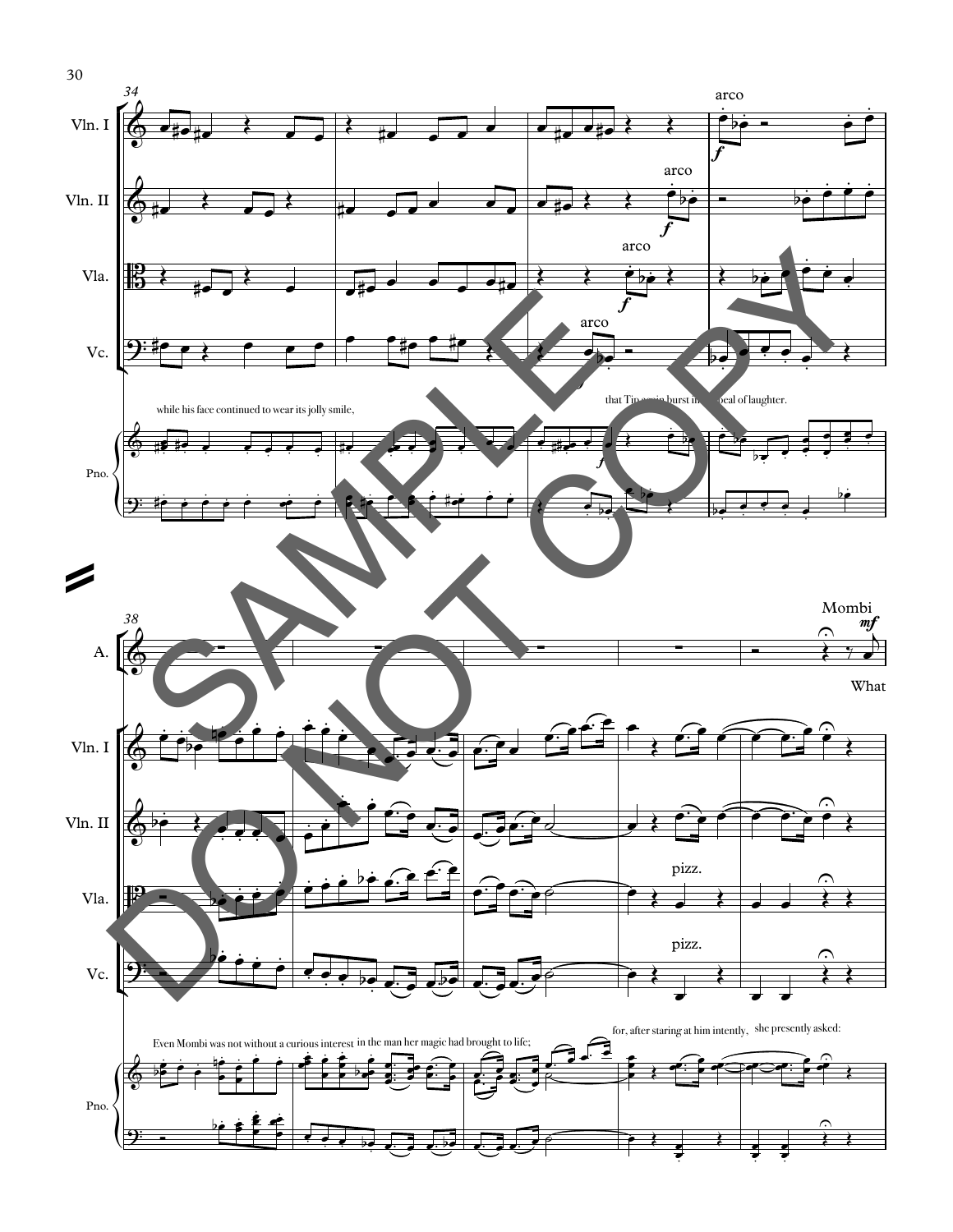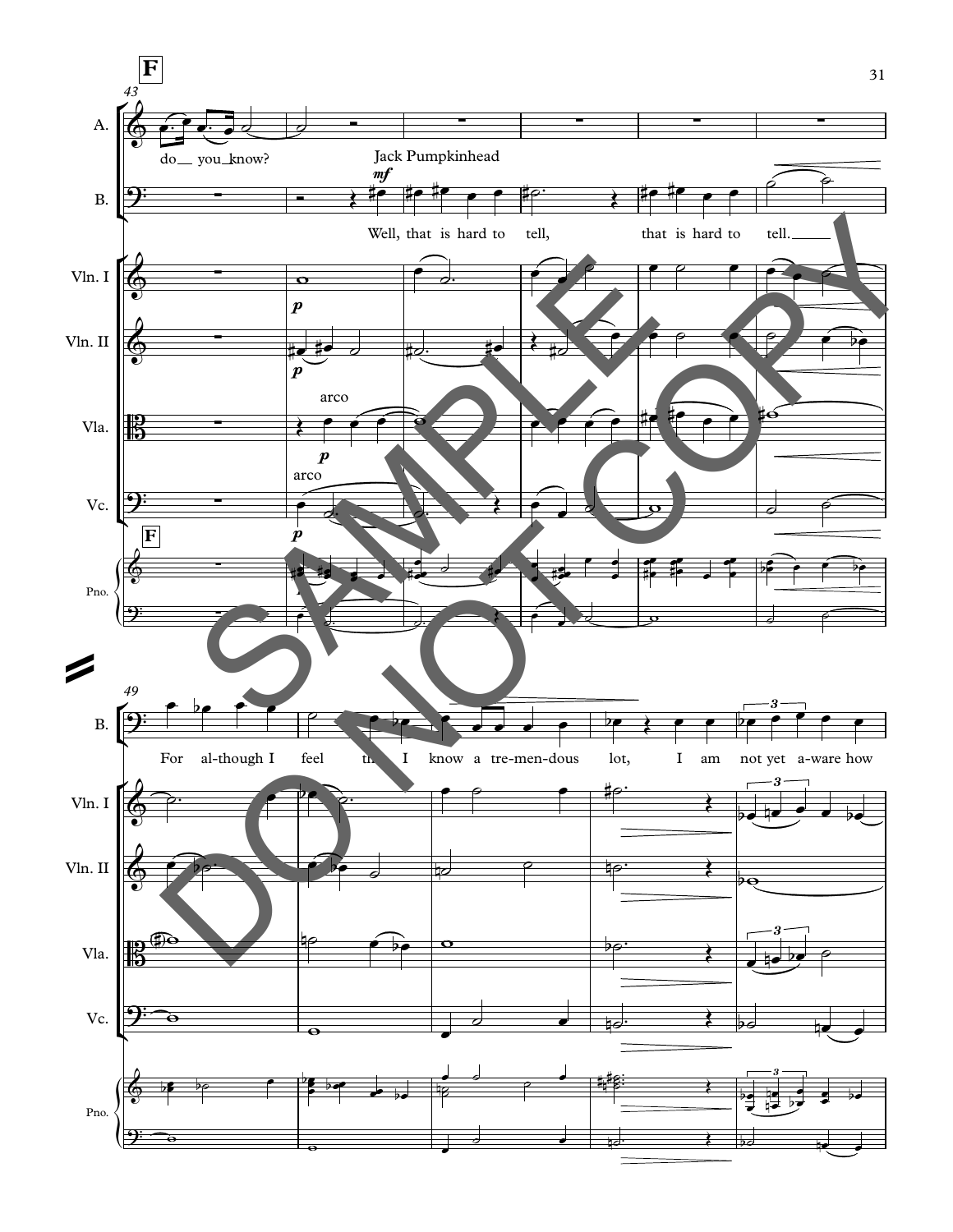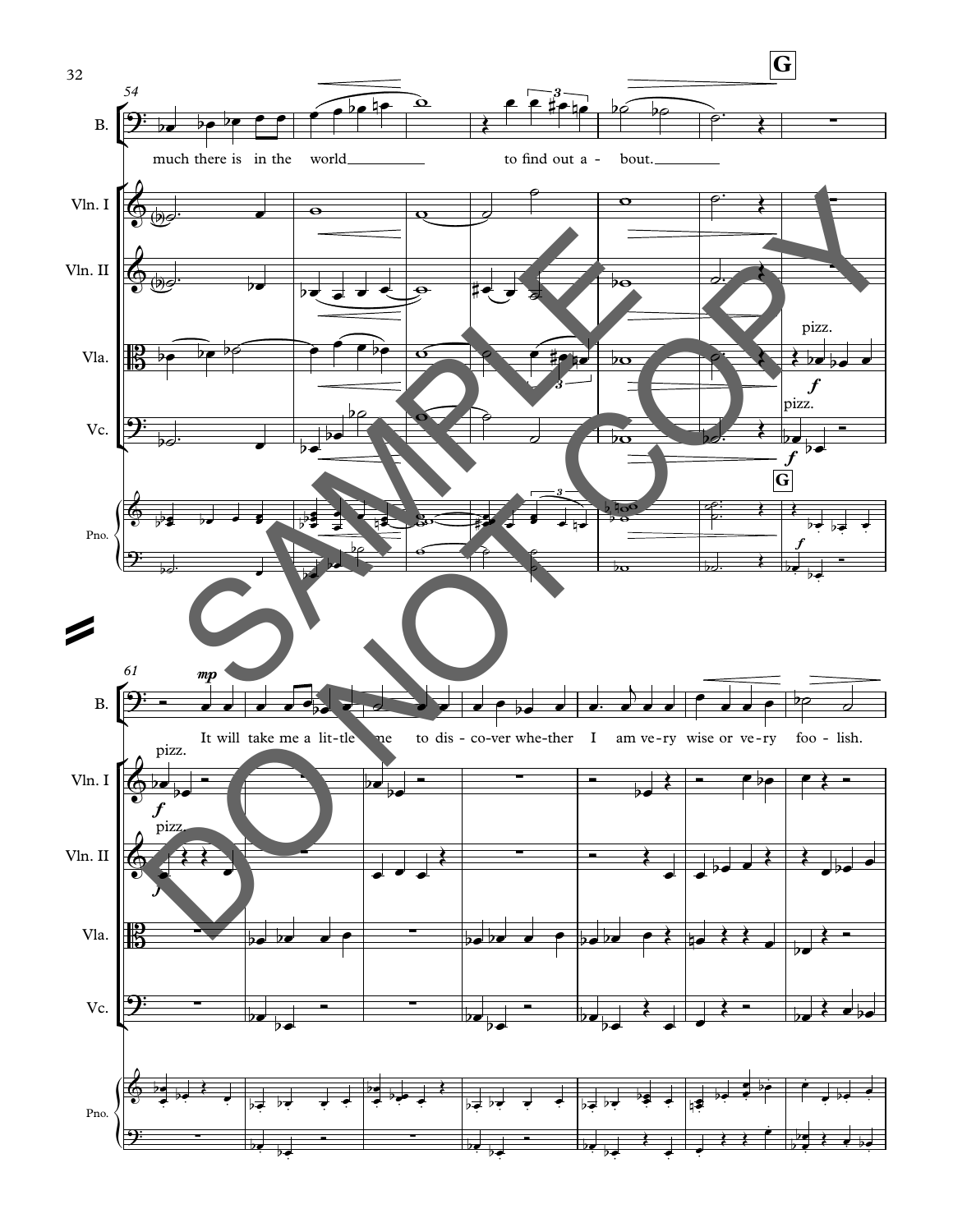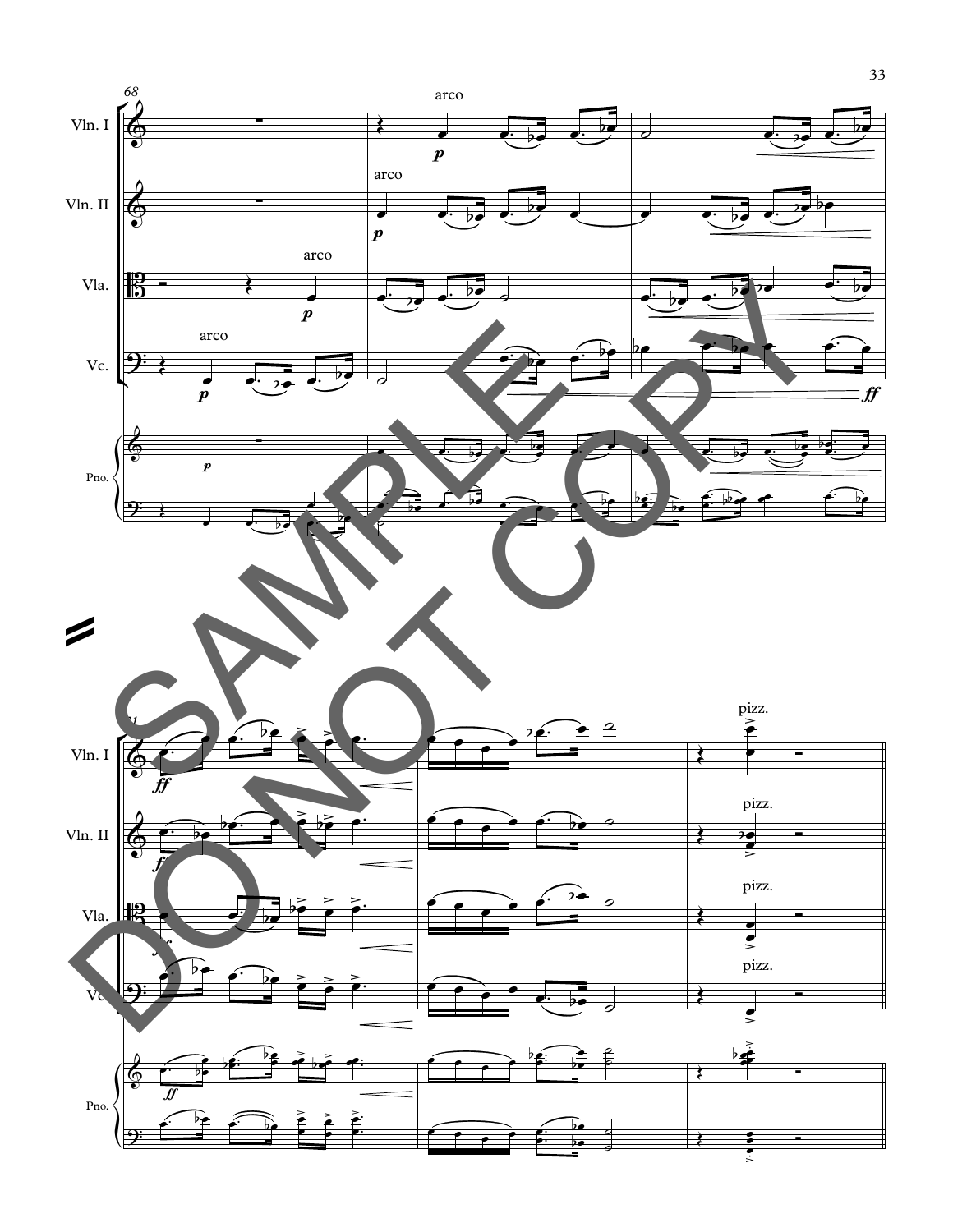### III. The Patchwork Girl

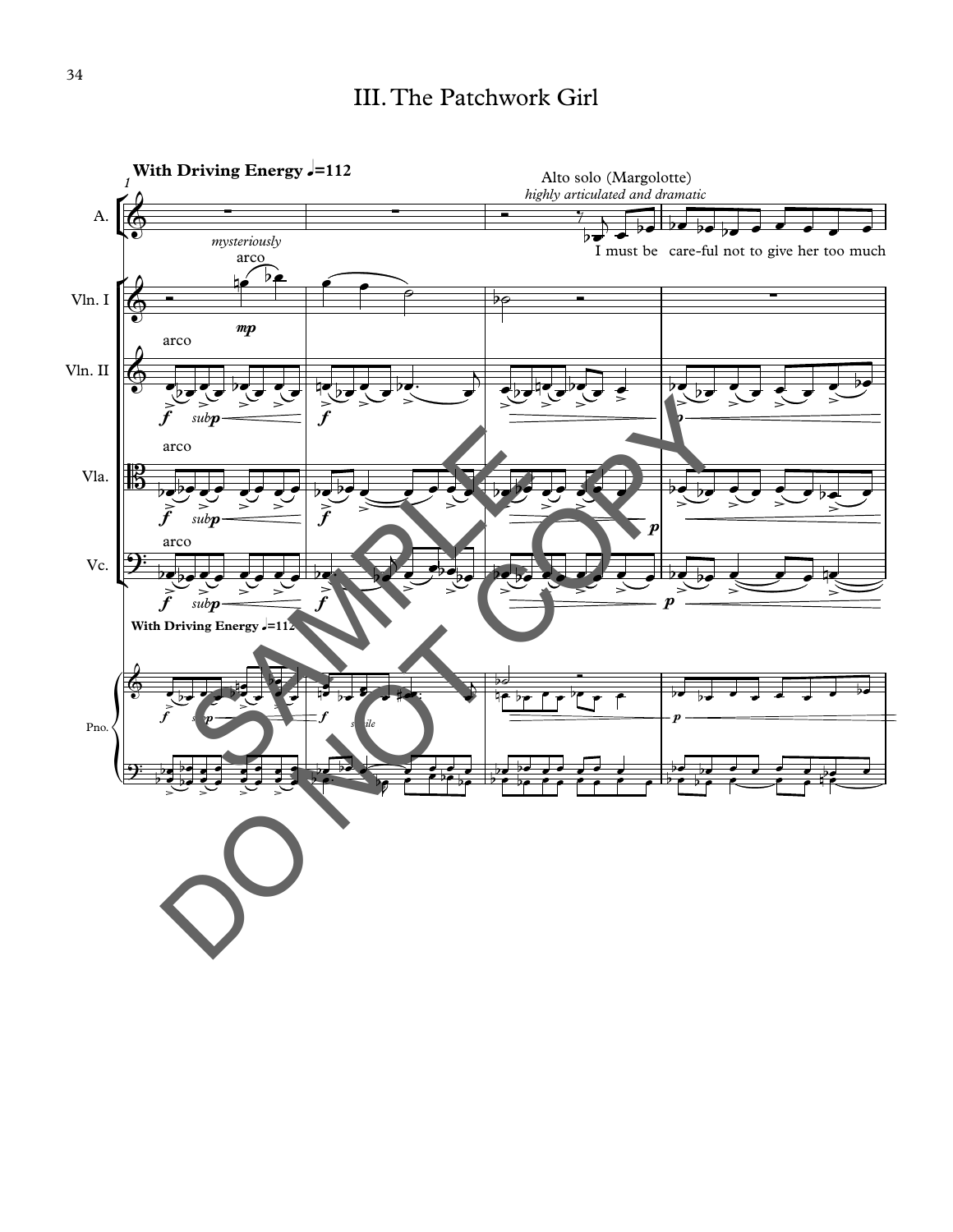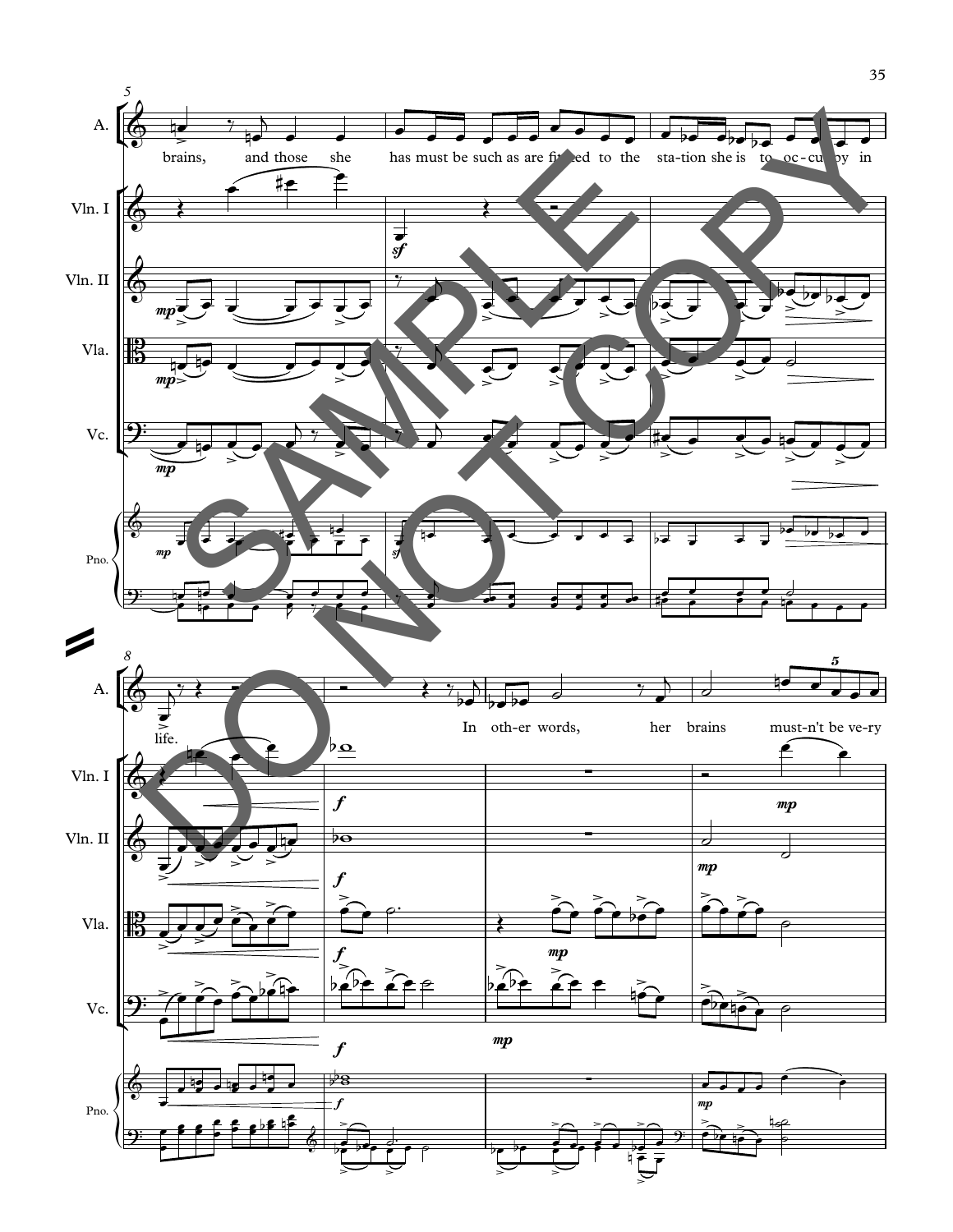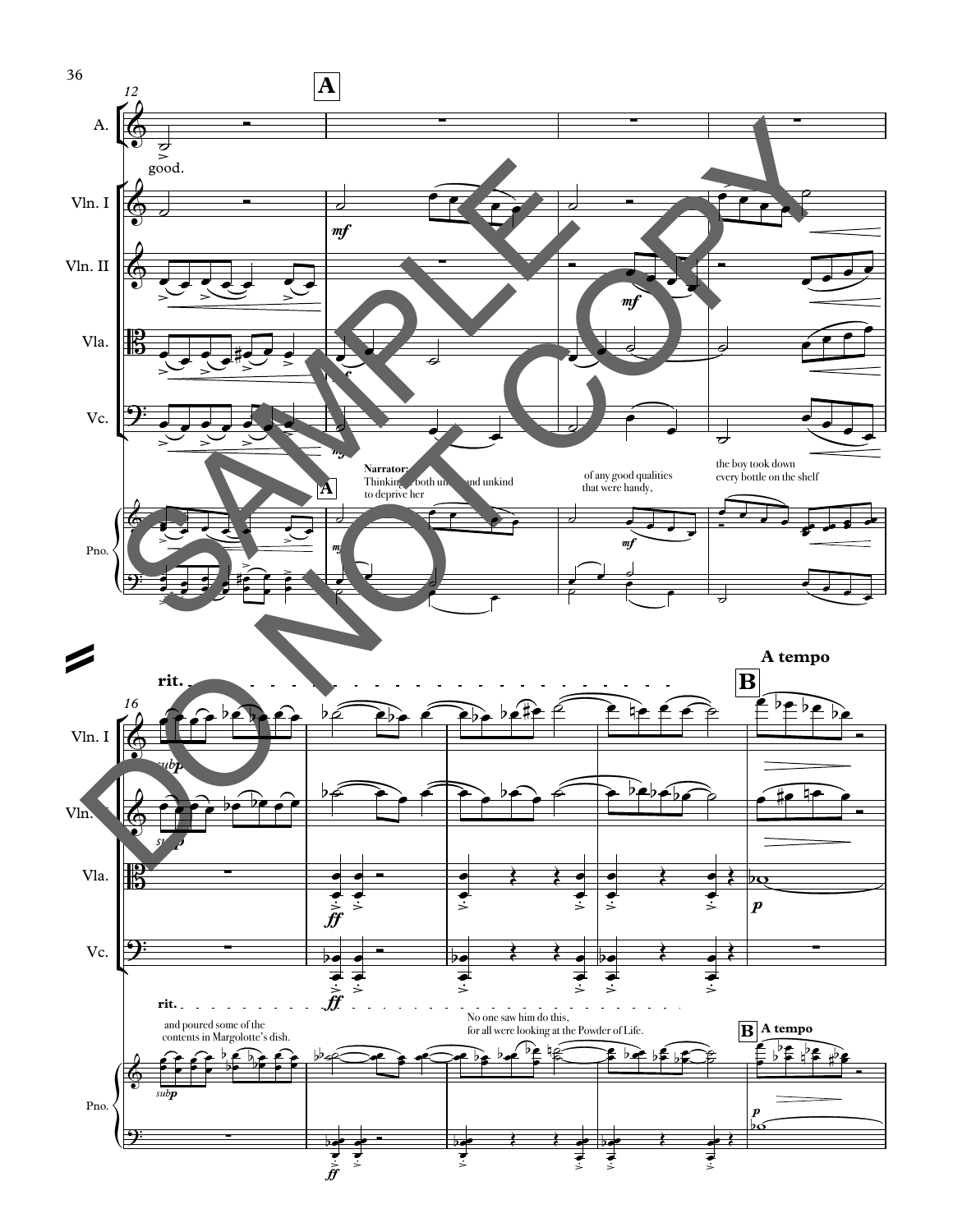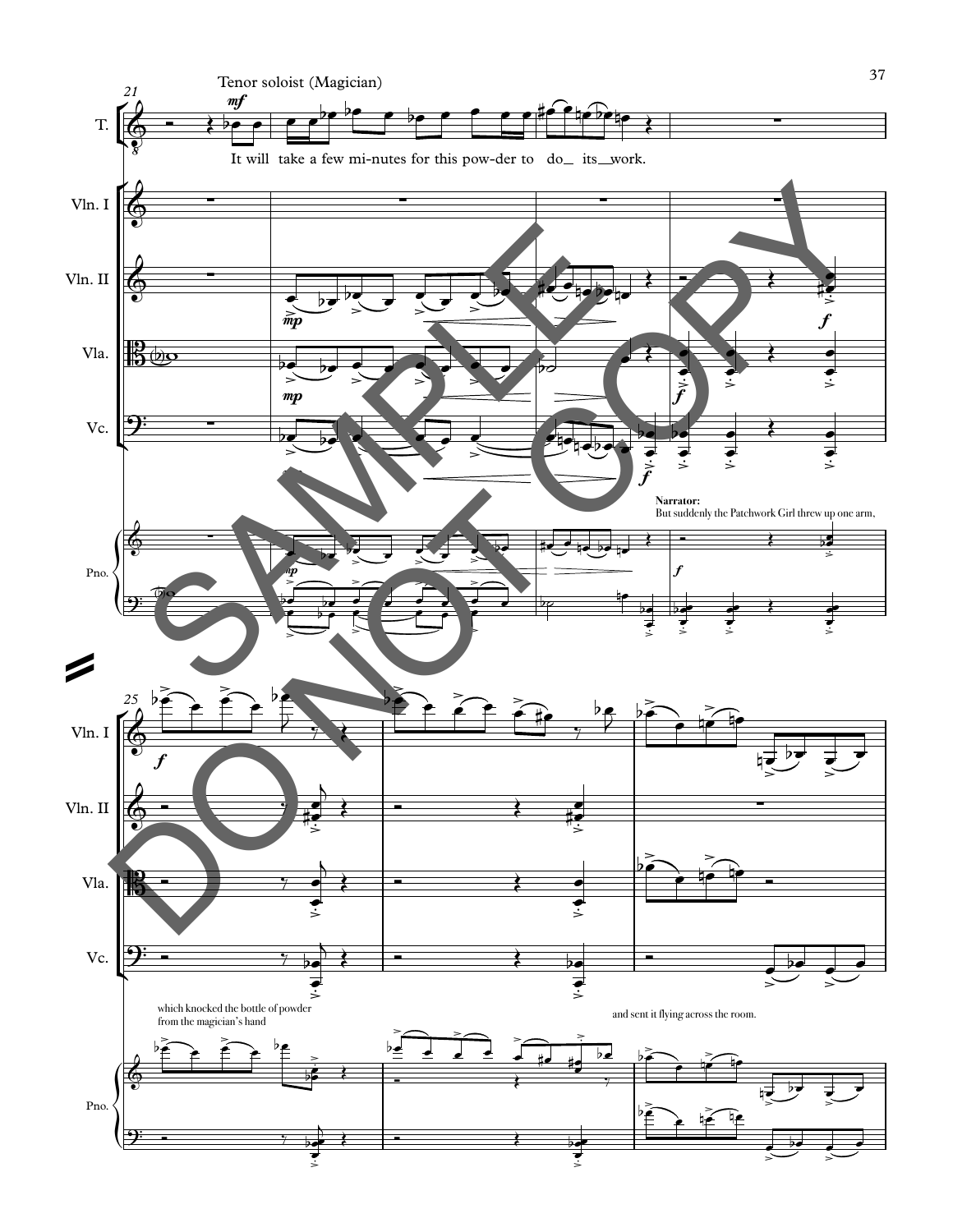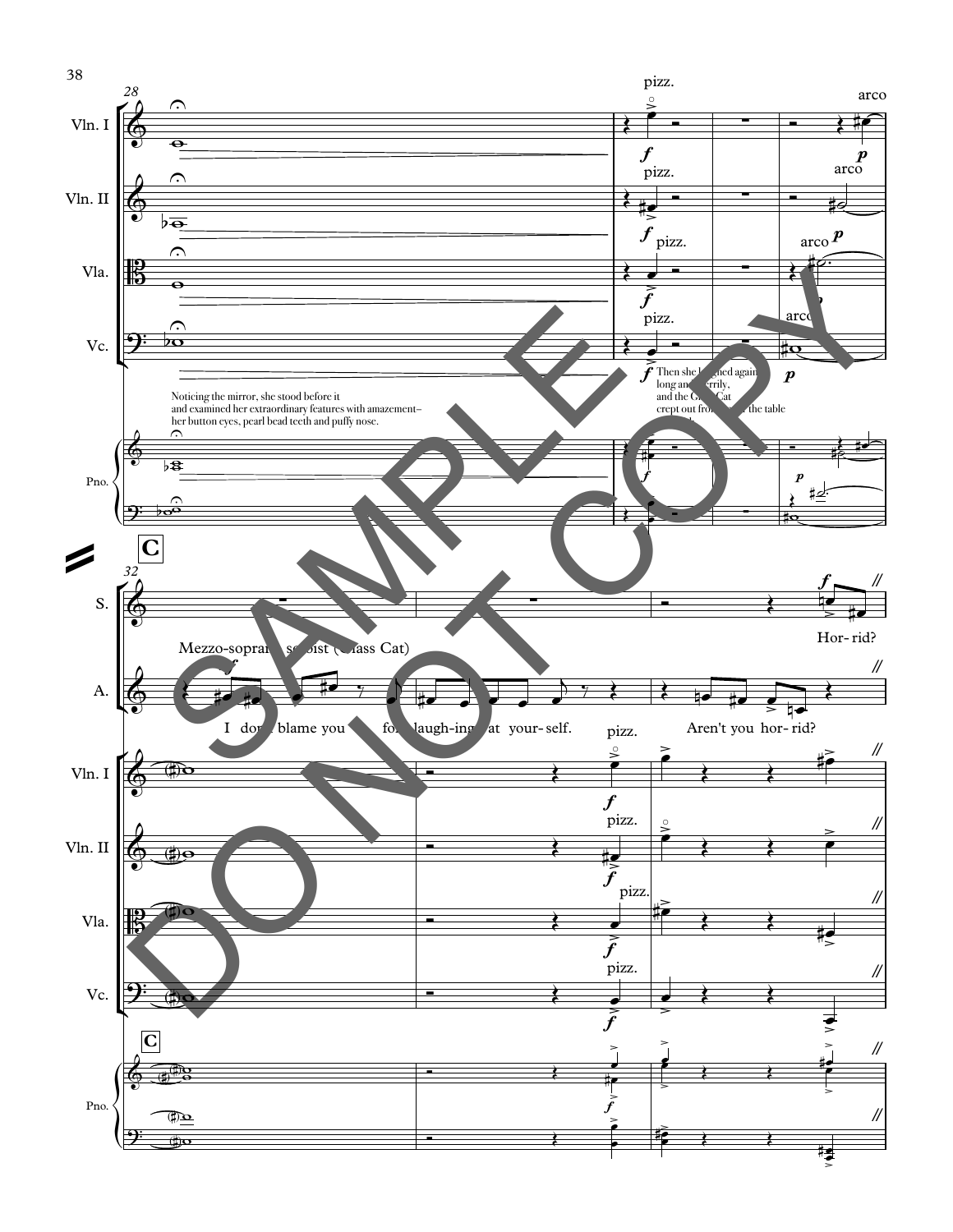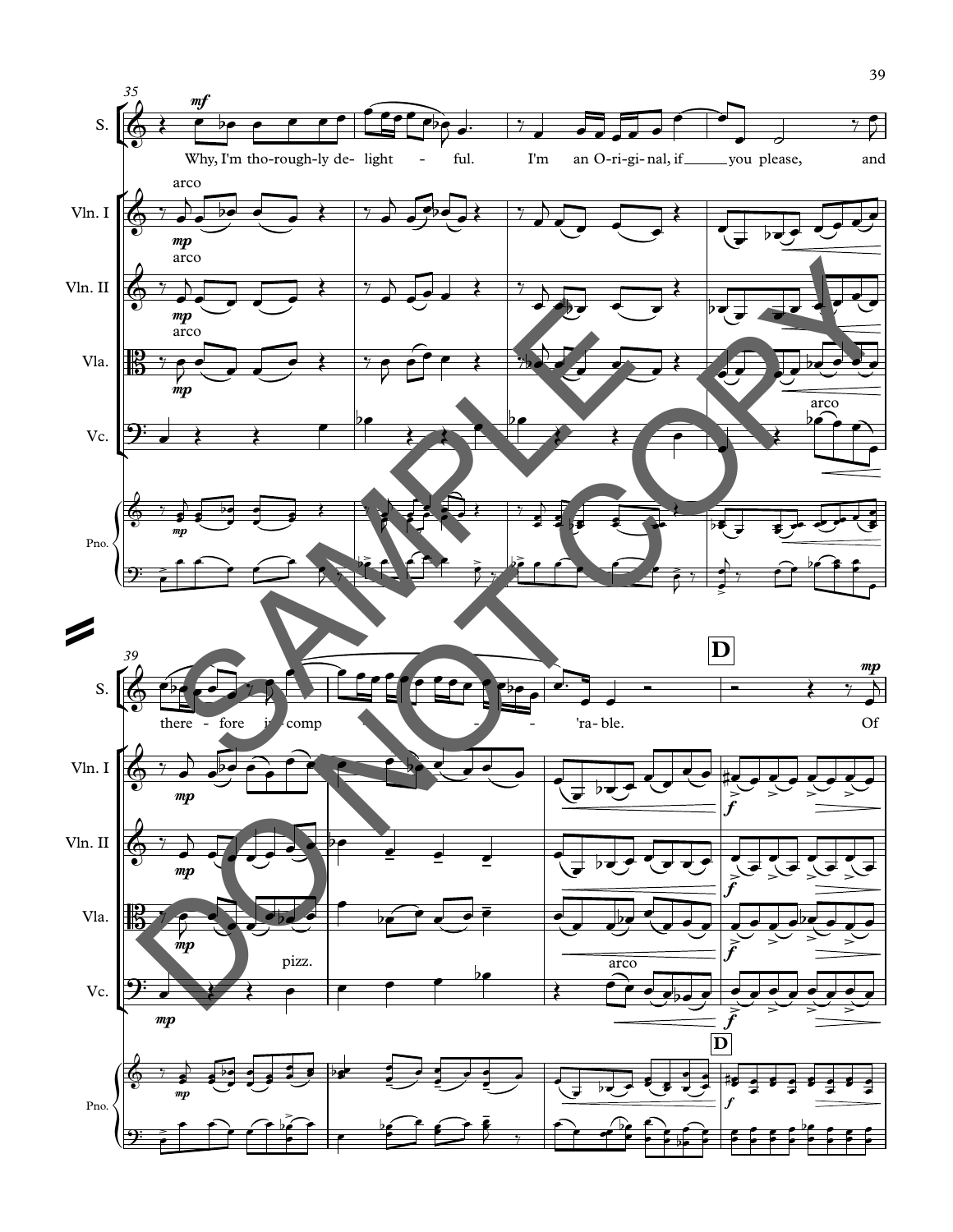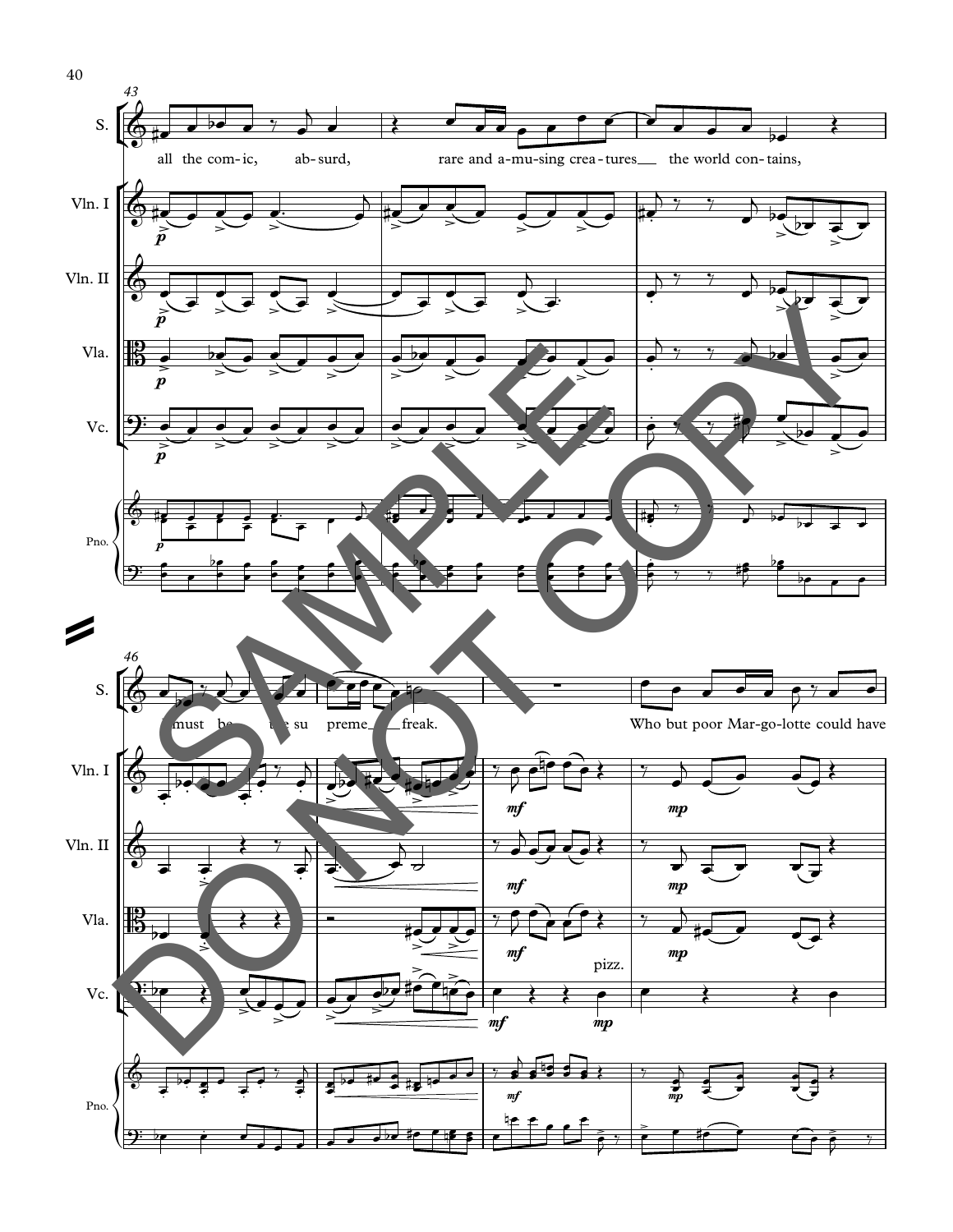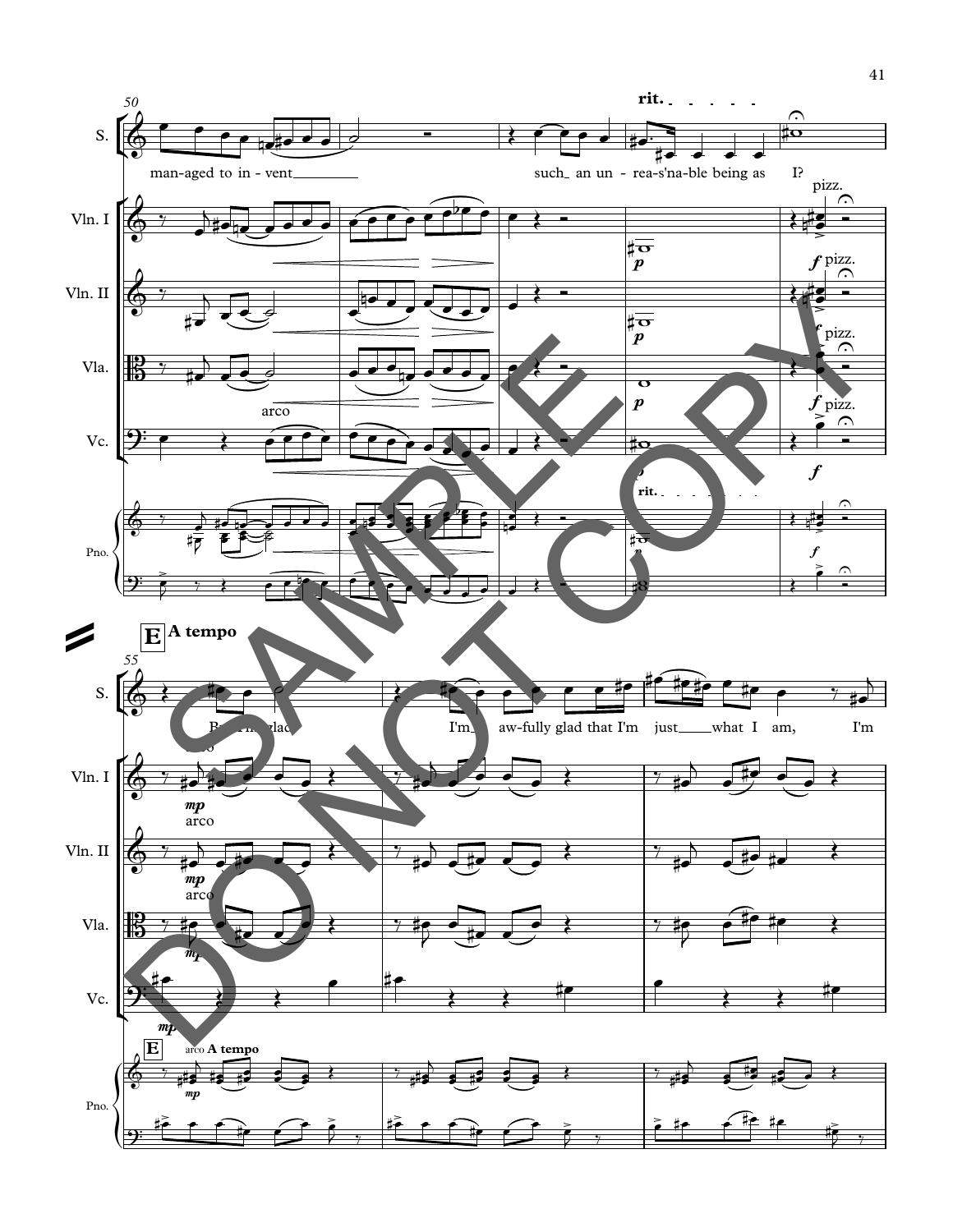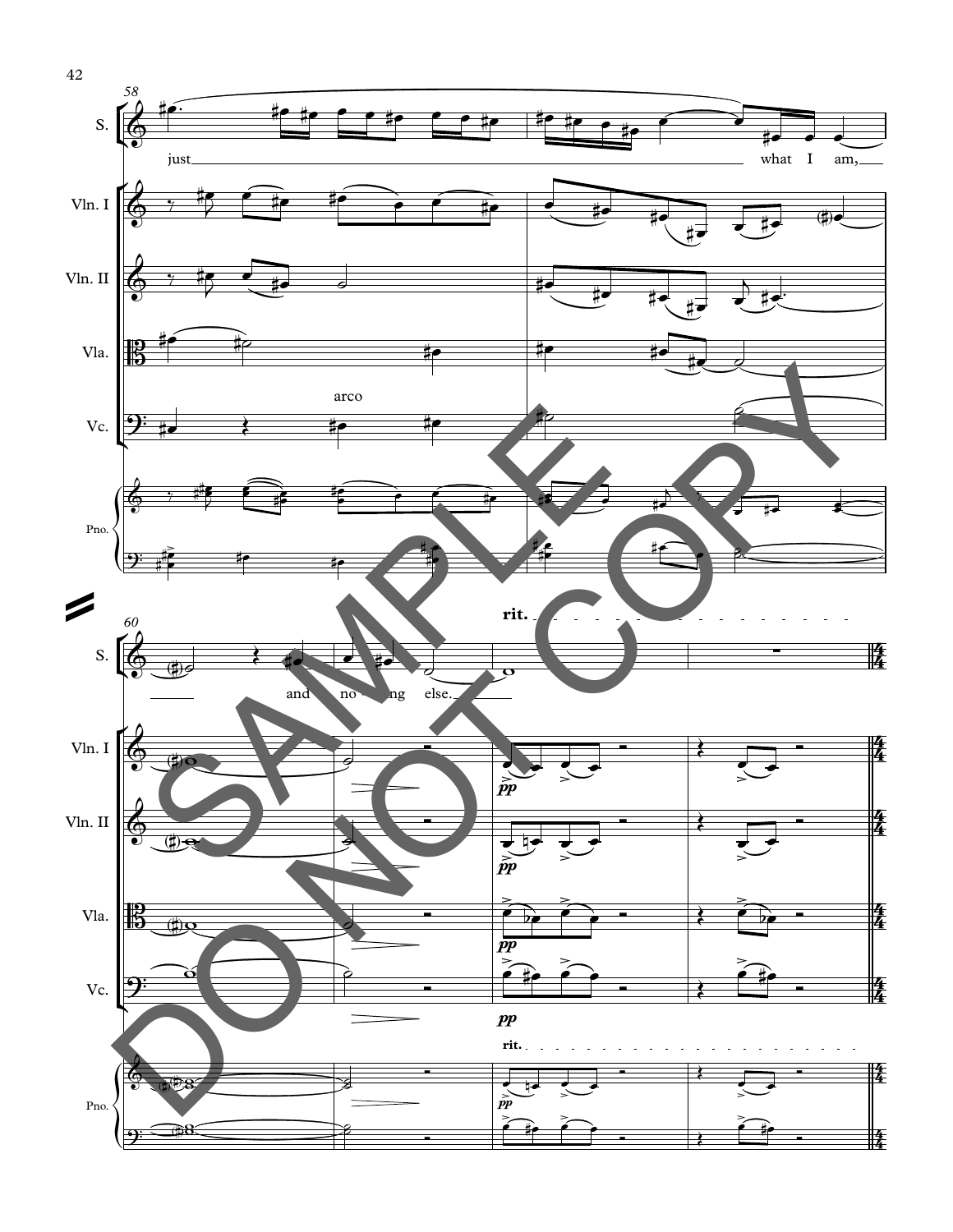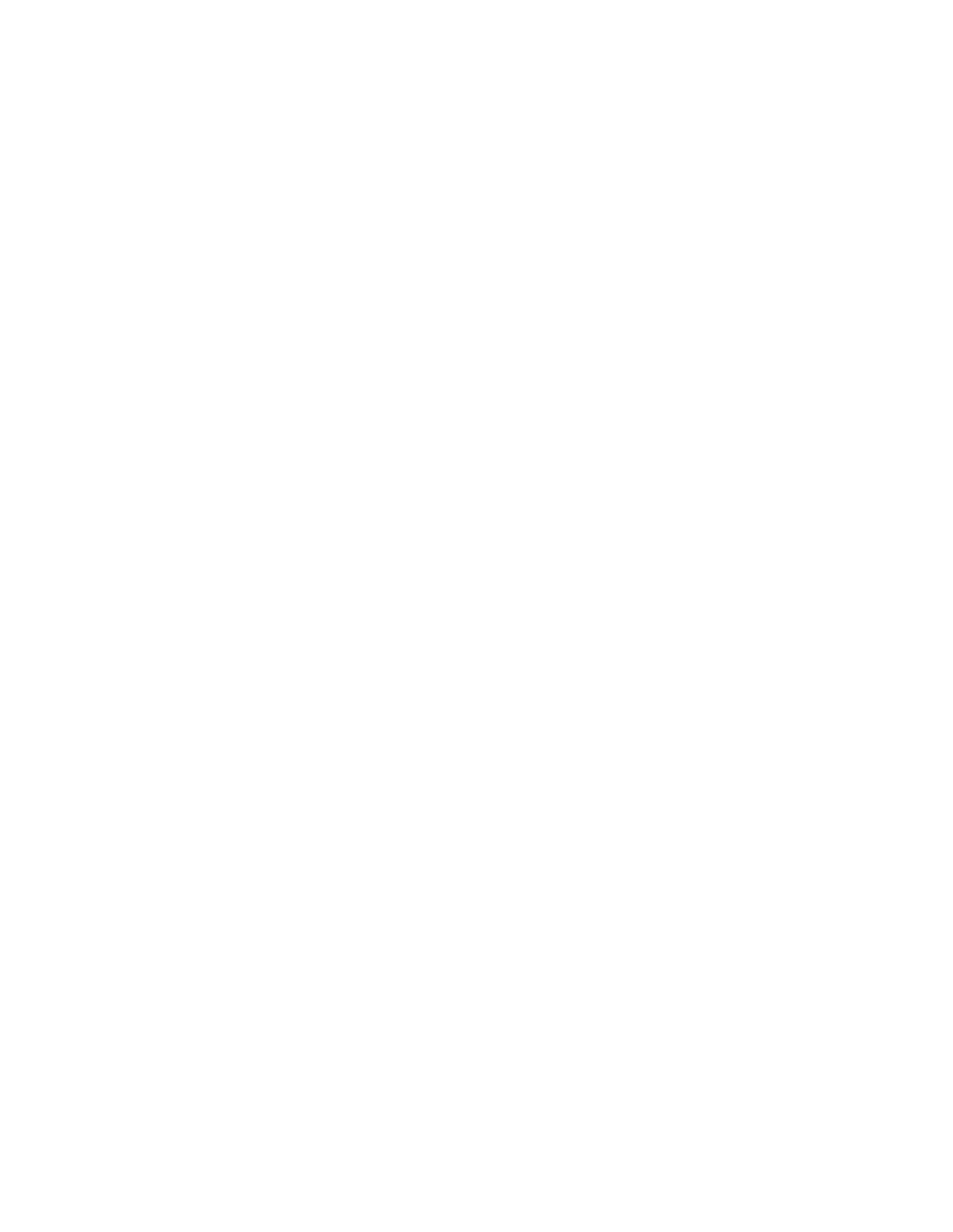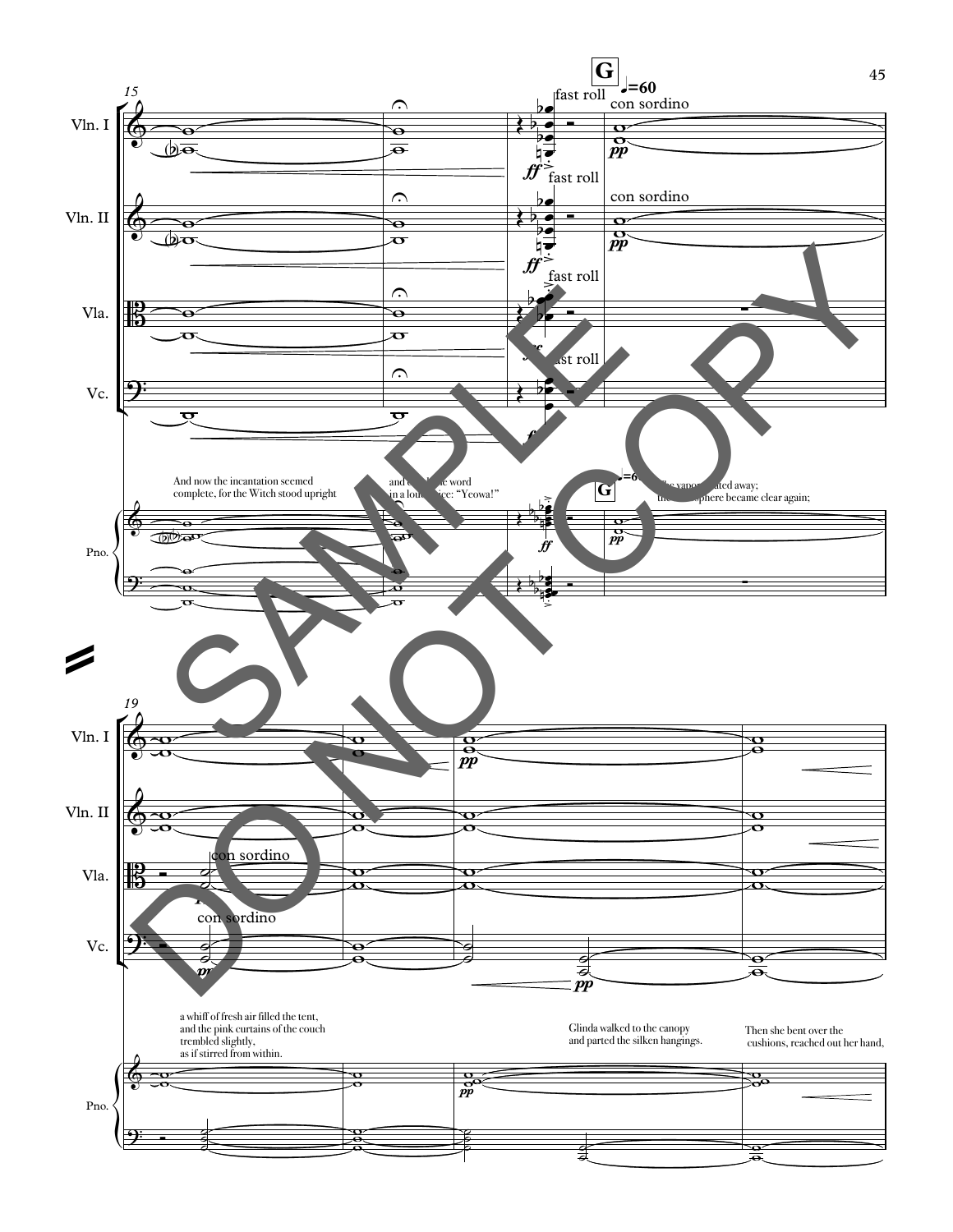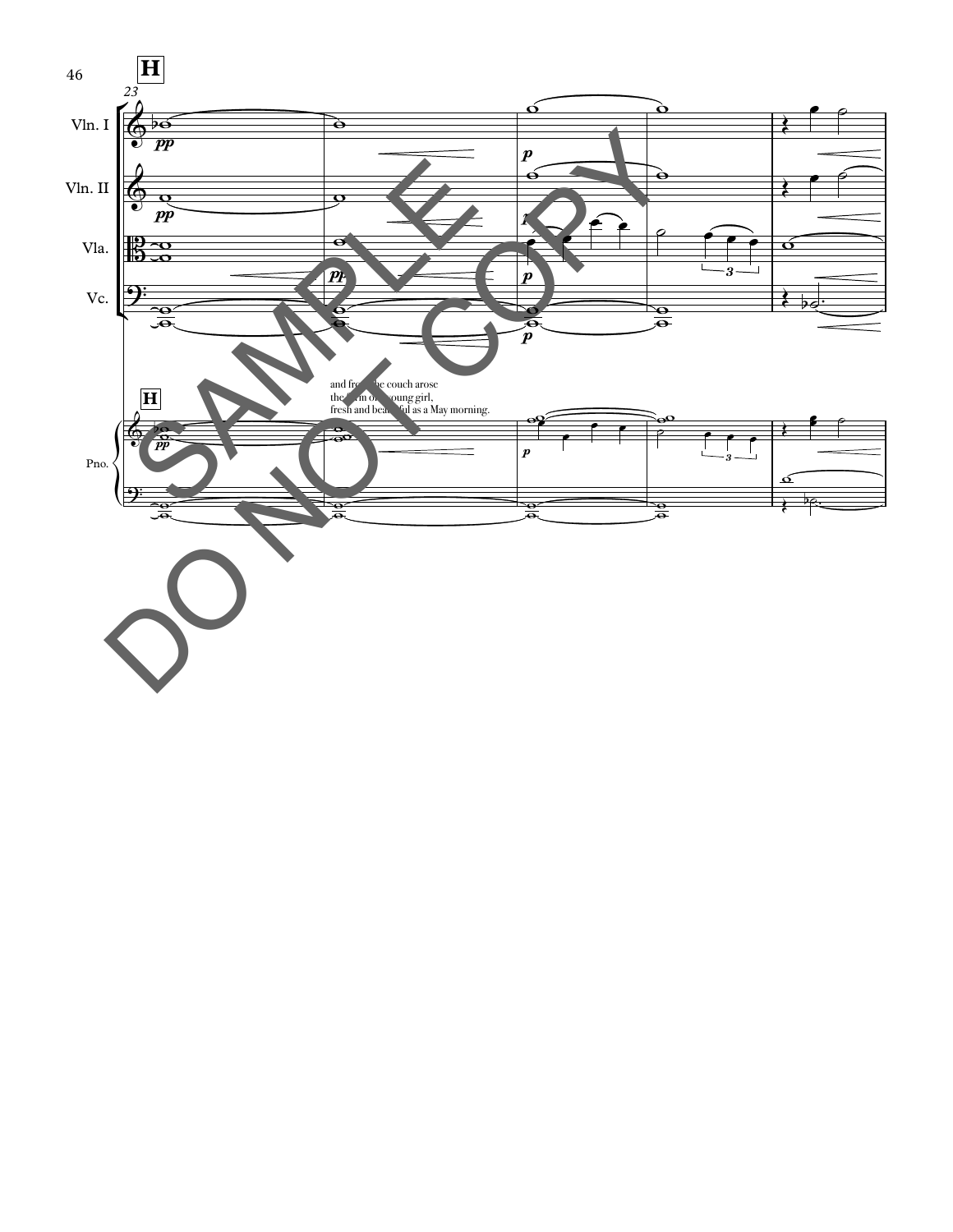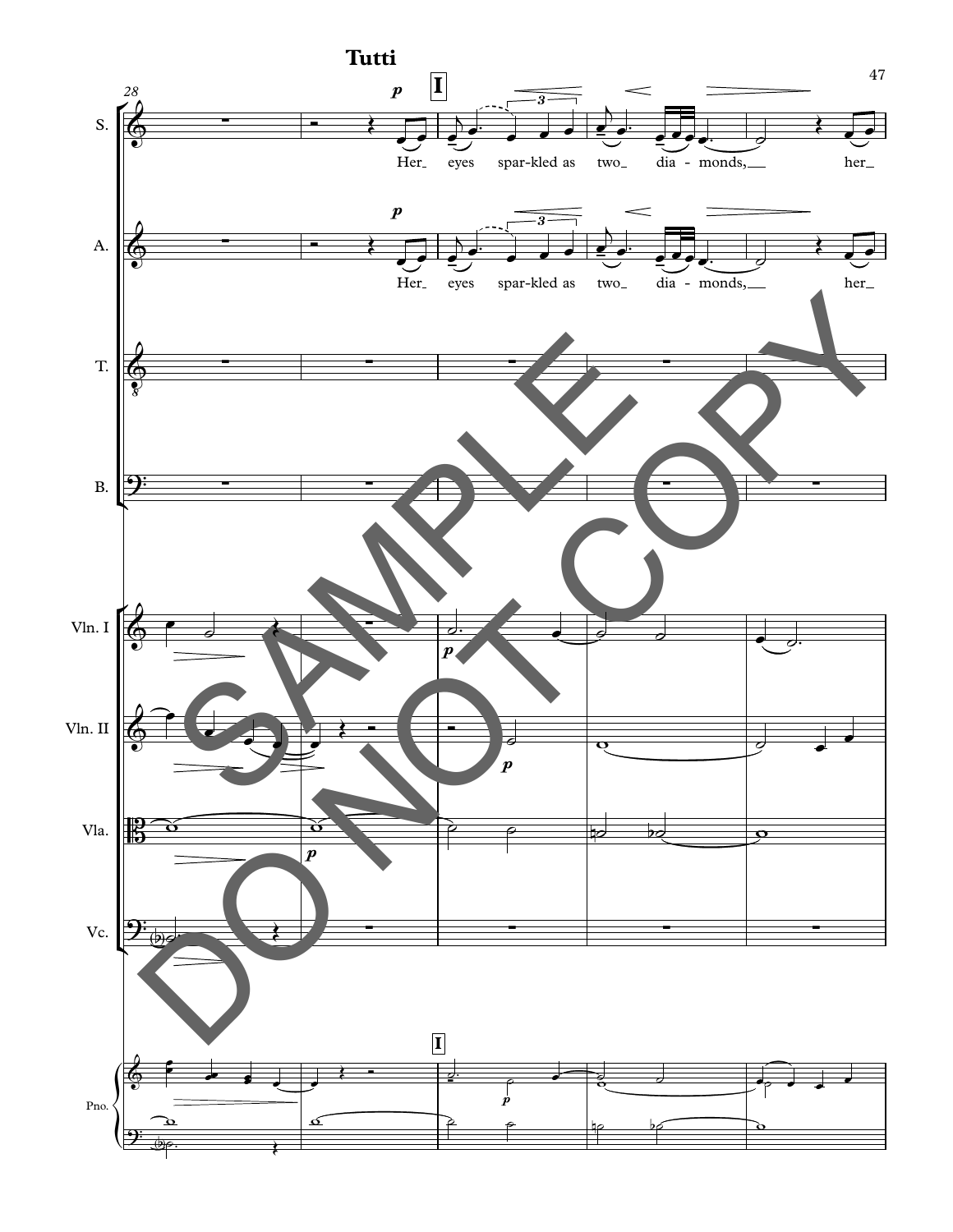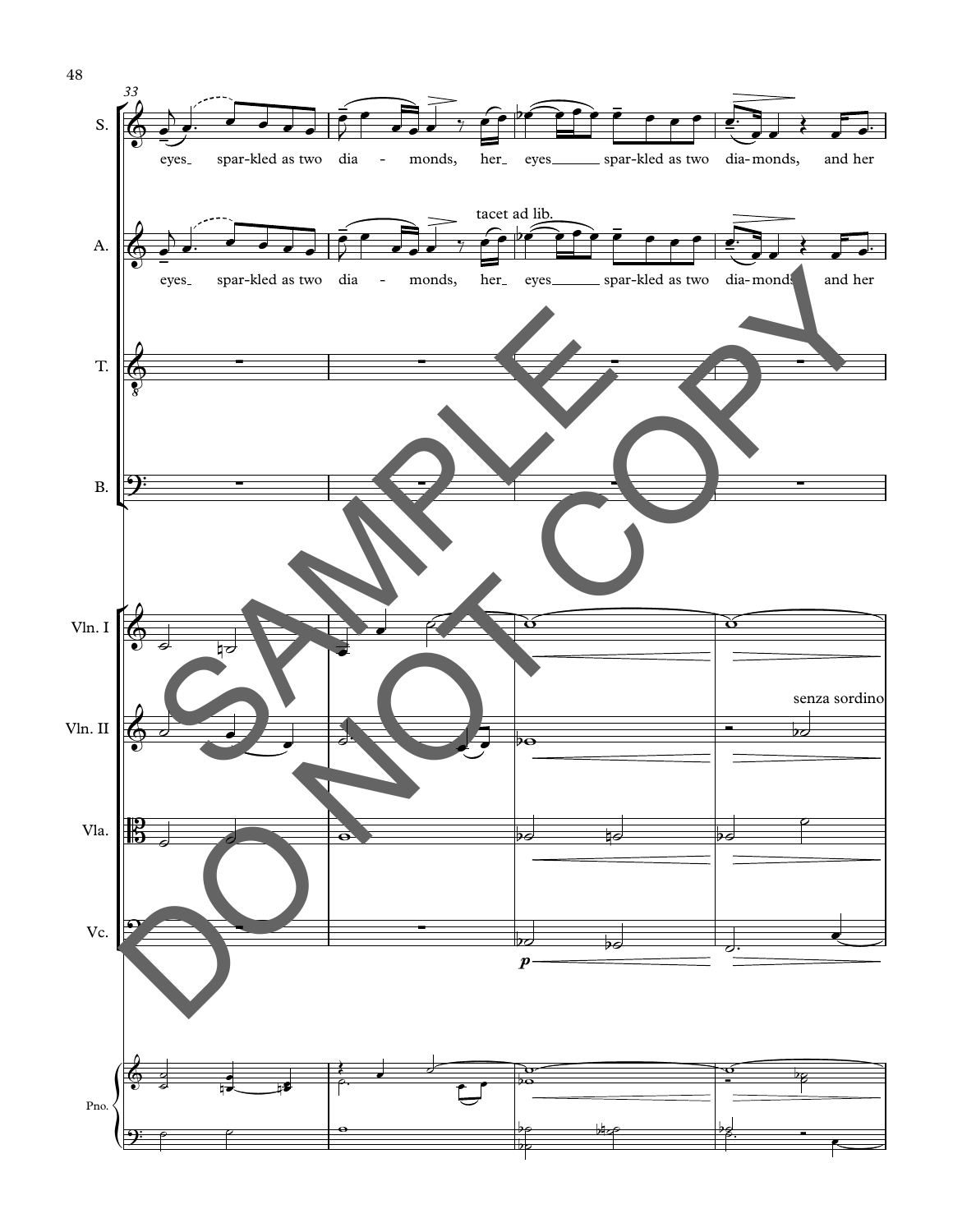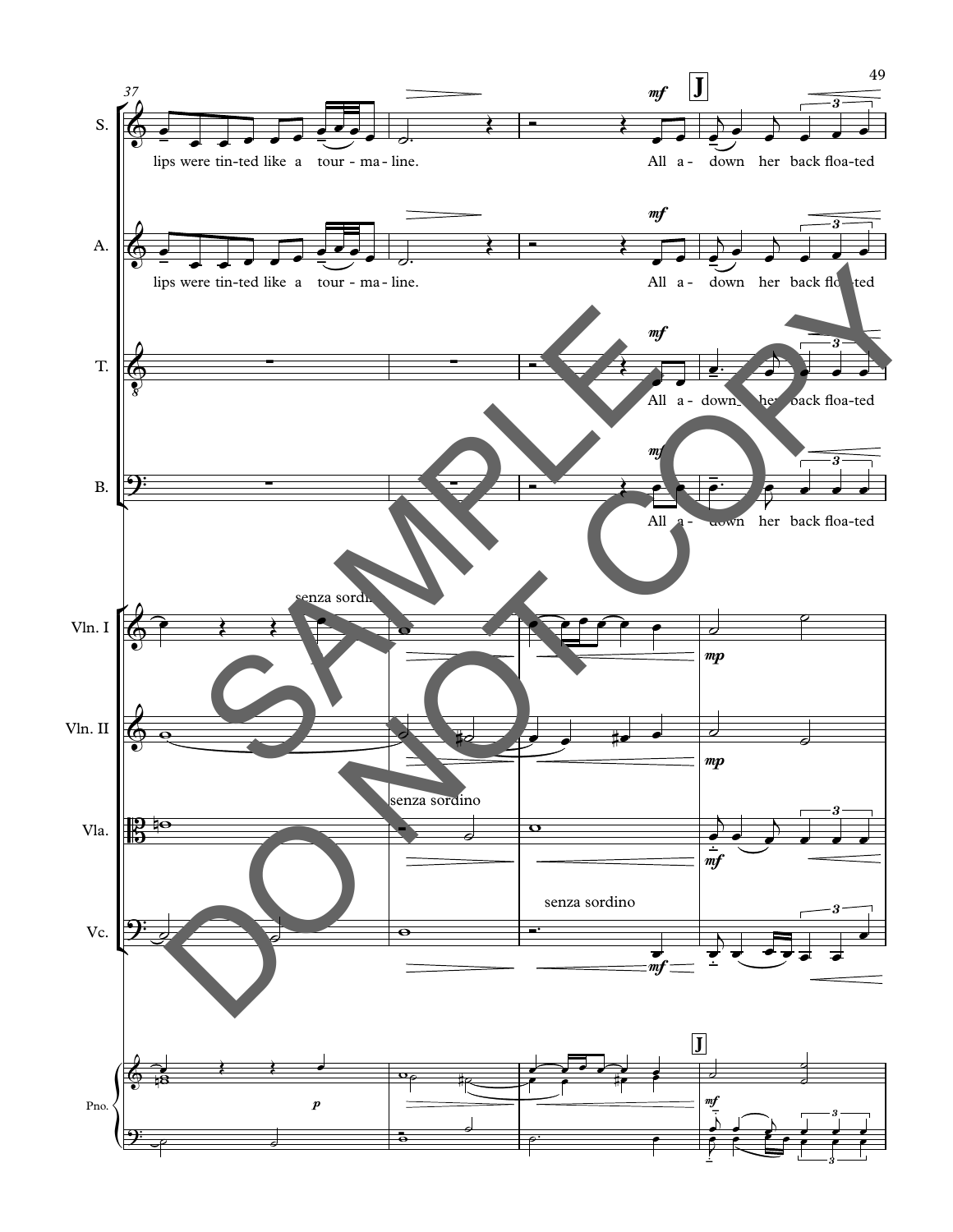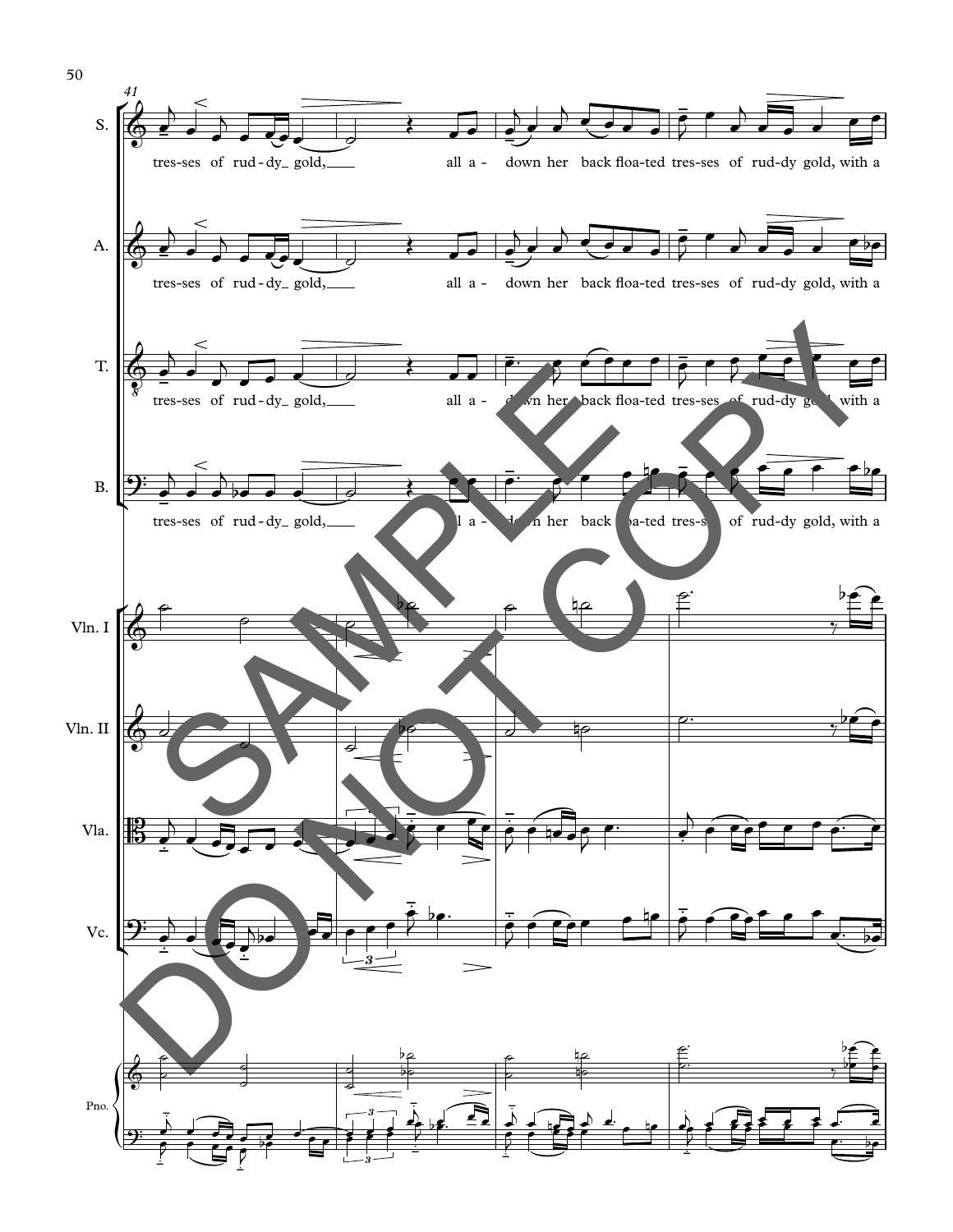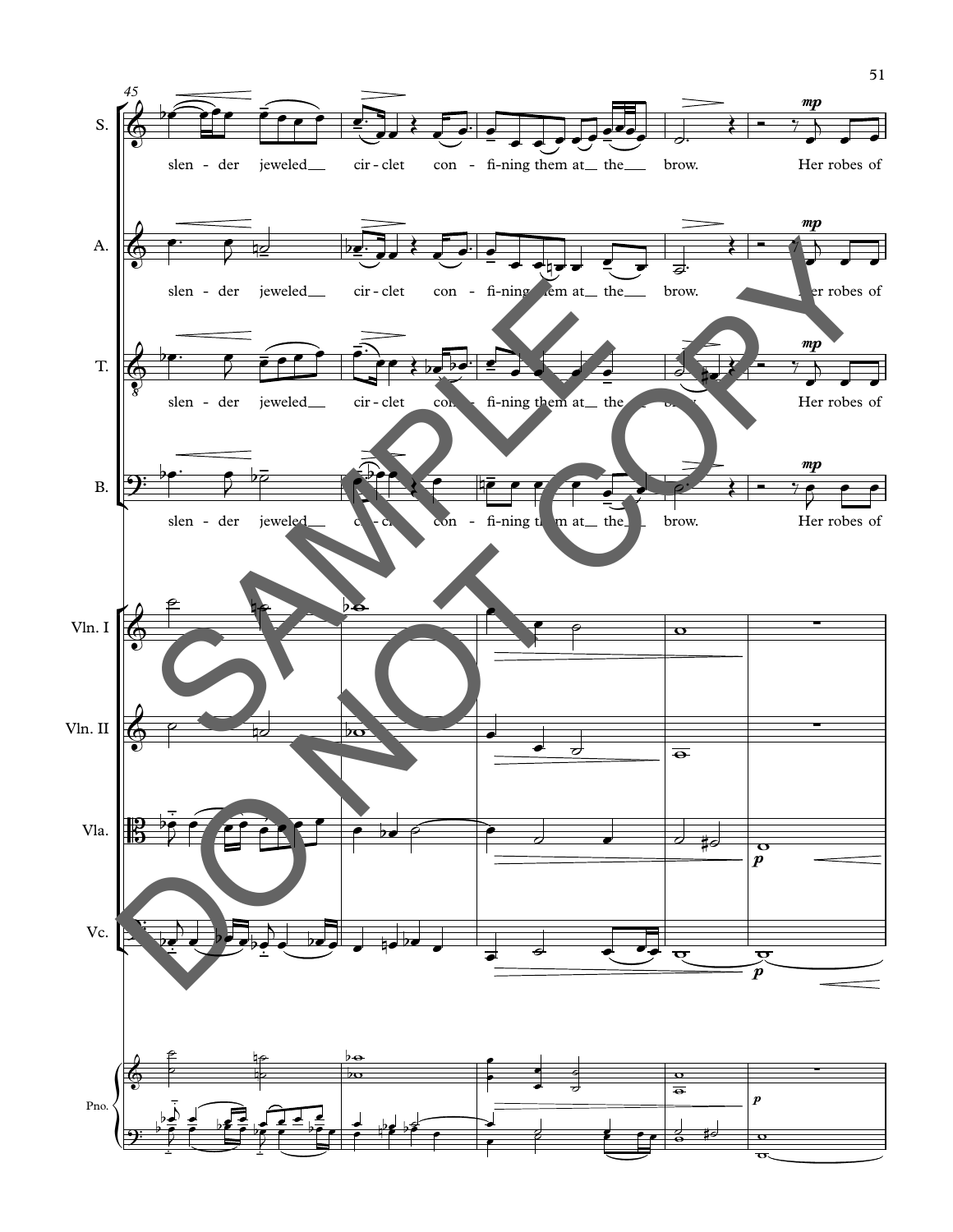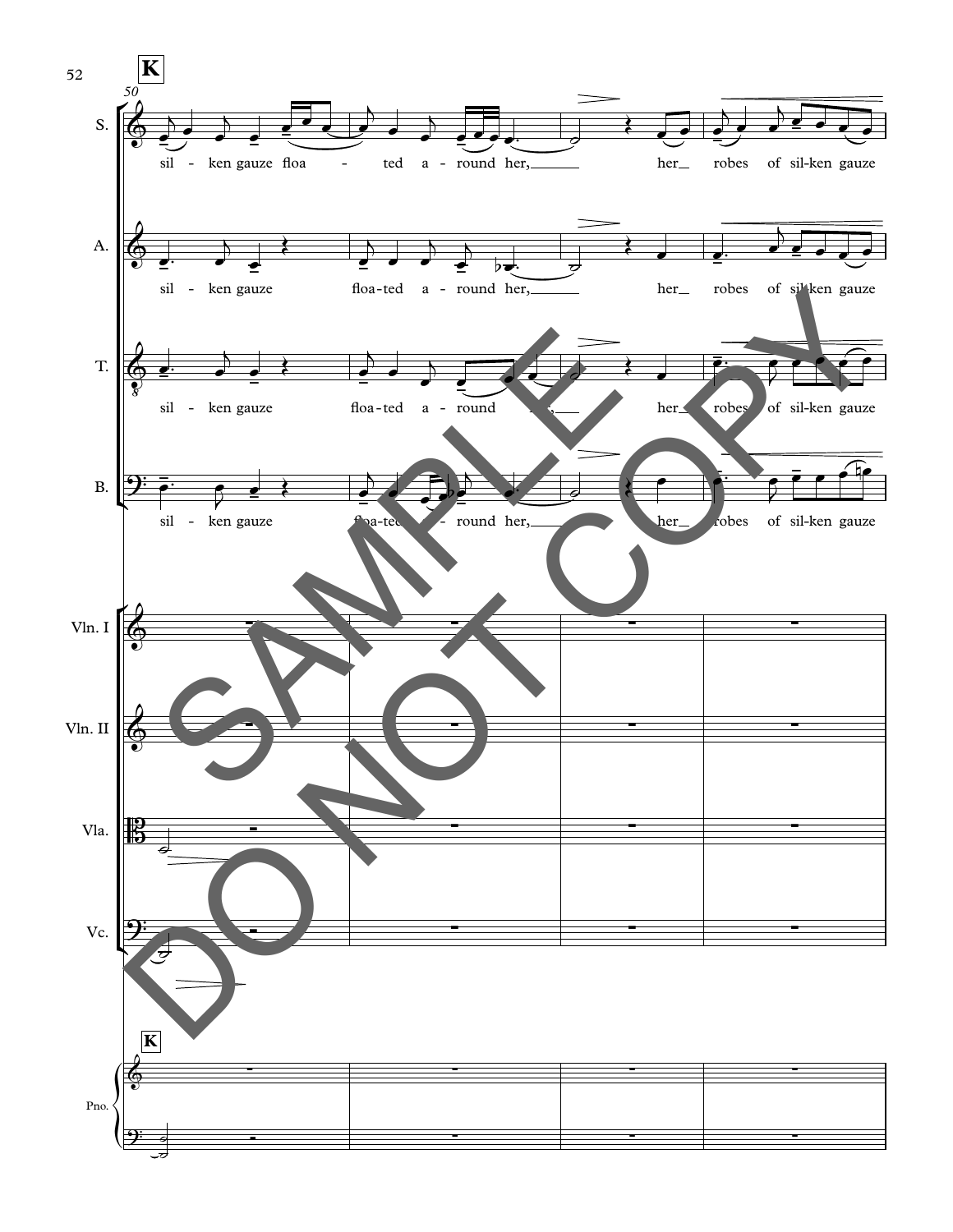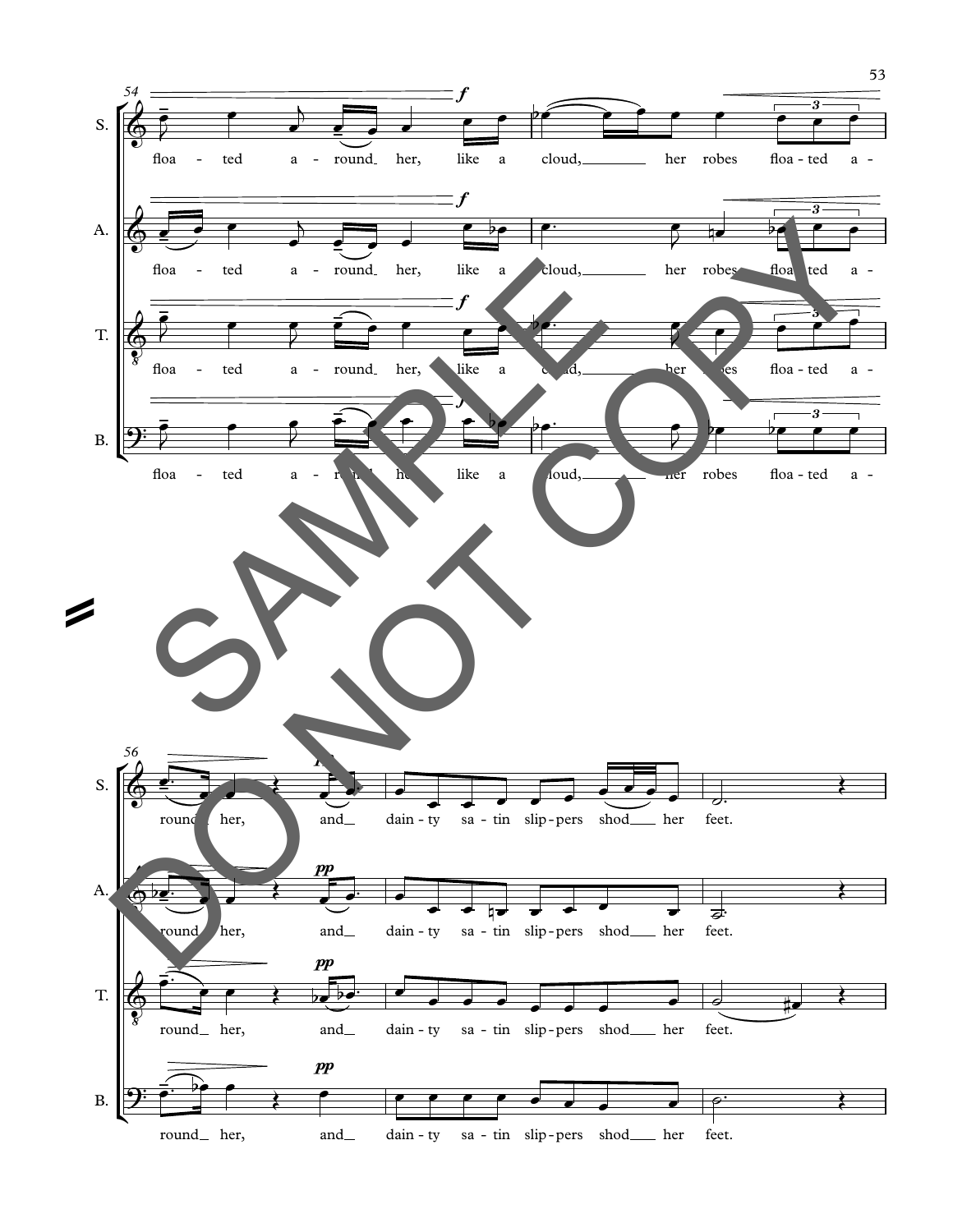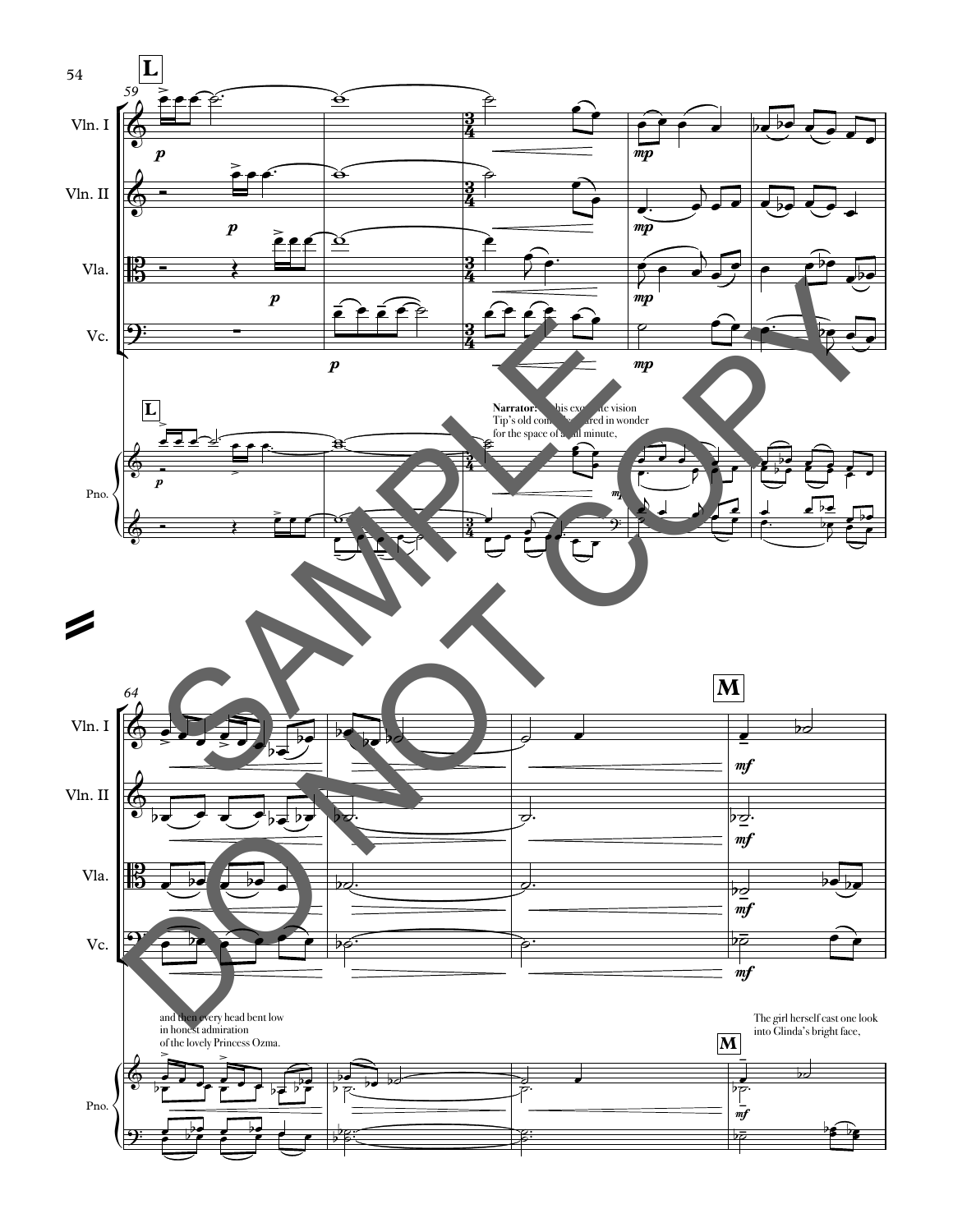